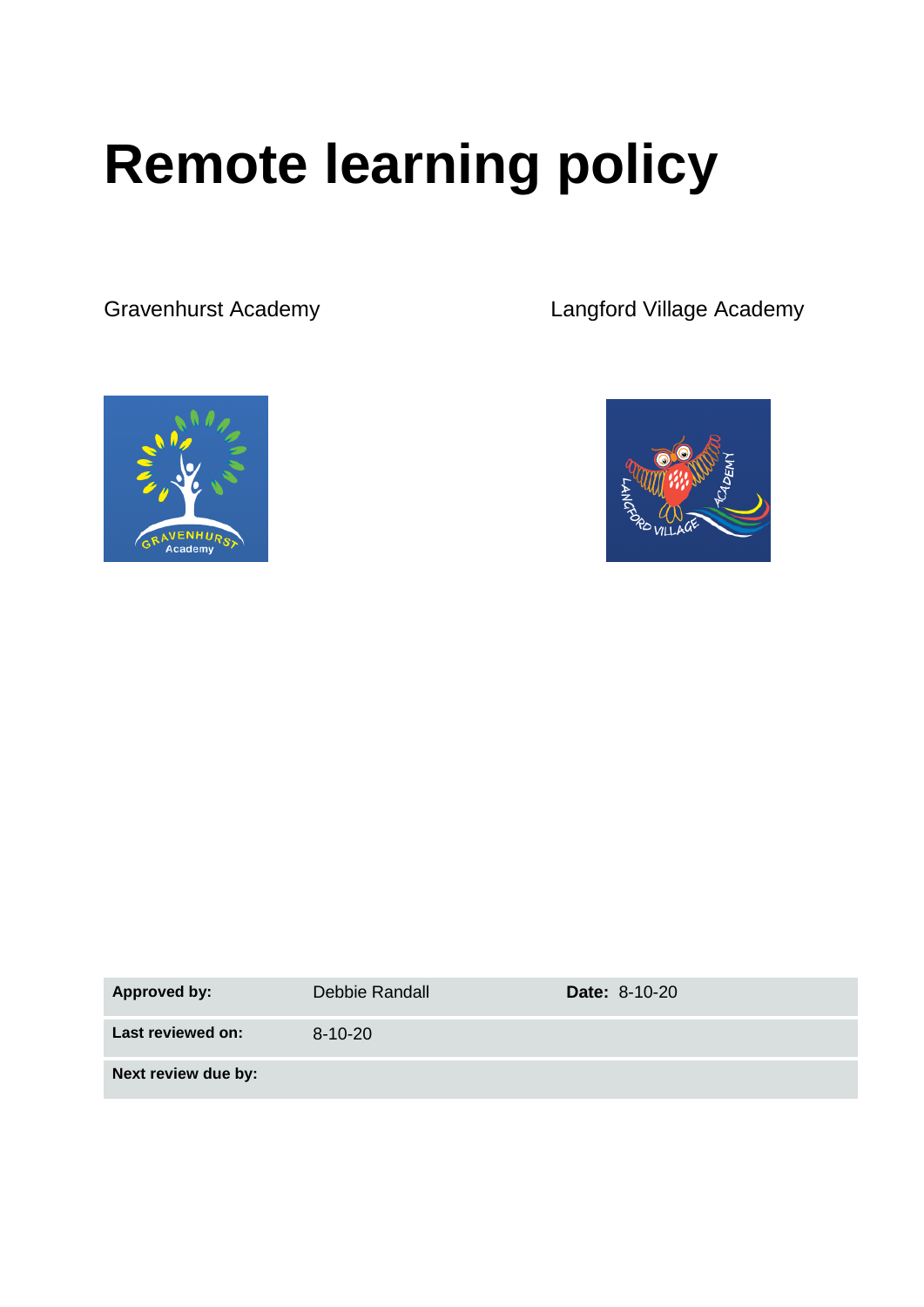# **Contents**

# <span id="page-1-0"></span>**1. Aims**

This remote learning policy for staff aims to:

- Ensure consistency in the approach to remote learning for pupils who aren't in school
- Set out expectations for all members of the school community with regards to remote learning
- Provide appropriate guidelines for data protection

The policy is applicable if Gravenhurst Academy or Langford Village Academy are unable to remain open to all pupils due to local school closures, national school closures or an outbreak of COVID-19 at the school itself.

The policy is also applicable to anyone (staff and students) who is self-isolating in line with government guidance.

# <span id="page-1-1"></span>**2. Roles and responsibilities**

#### **2.1 Teachers**

If an **individual child is self-isolating**, teachers will be expected to:

- Upload work onto google classroom along with supporting resources a minimum of the day before it should be done. Work should be in line with what children are completing in school
- Provide parents with links to appropriate online resources to support learning
- Make clear to parents which pieces of work will be receiving feedback and request they send this via google classroom
- Indicate via email or google classroom where children should work up to if you are sending any workbooks home
- Feedback should be provided on at least two pieces of work weekly. Feedback should contain a positive comment and a comment for development and be sent via Google Classroom
- Make telephone or email contact with parents at least once a week, during normal working hours if possible.

If a **teacher is unable to work** for any reason during this time, for example **due to sickness or caring for a dependent,** they should report this using the normal absence procedure and make provision for work in accordance with the school's absence policy which is outlined in our Staff Handbook.

If a **teacher is required to self-isolate** (without being unwell or caring for a dependant), they will be expected to:

- Be available between 08:50 and 15:20 (normal school hours)
- Plan and teach lessons according to the curriculum focus for that class using Google Classroom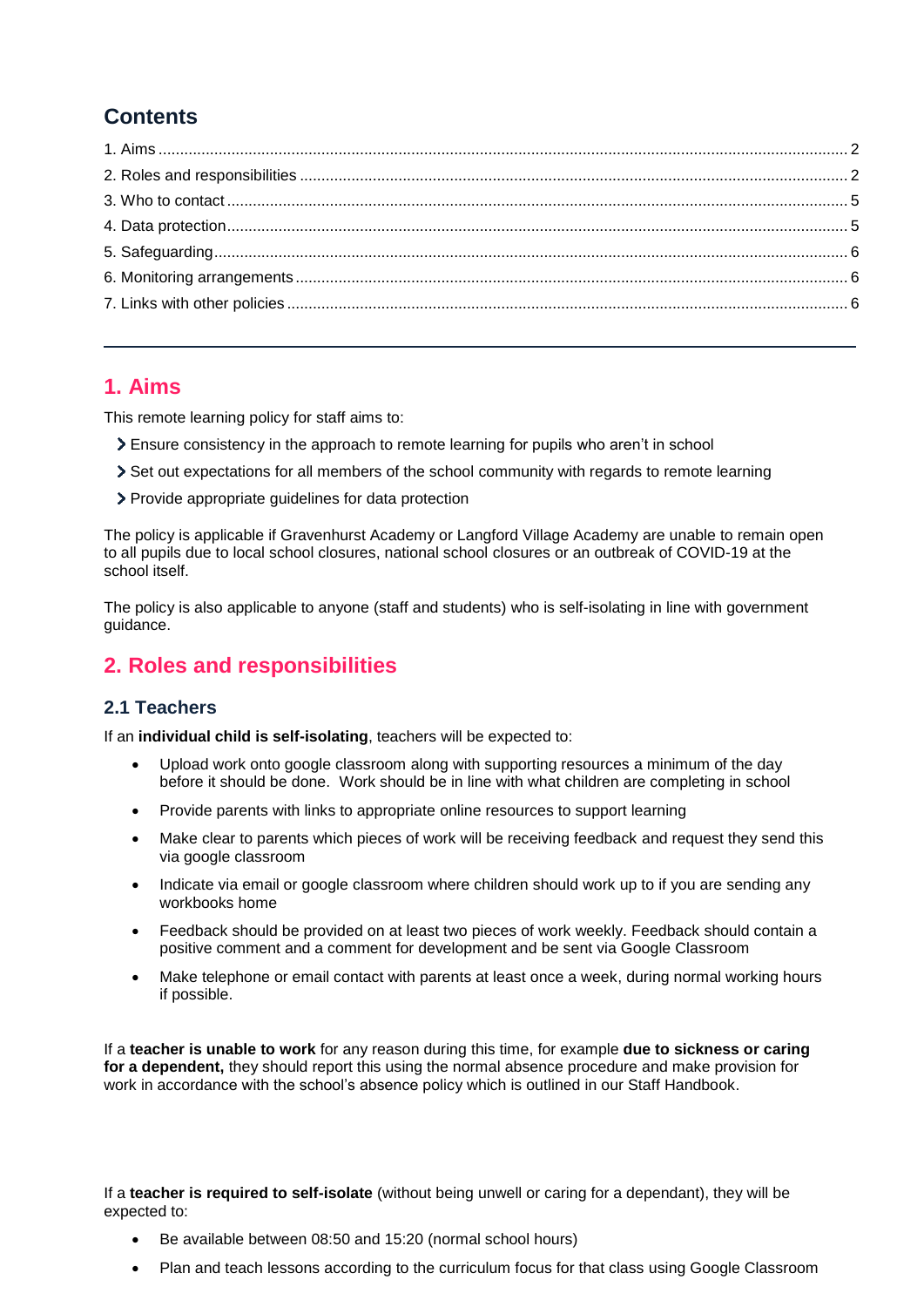- Provide before 3pm the day before they are needed, any materials that will need producing for the children to use
- Liaise with the relevant Teaching Assistant regarding assessment and feedback on work, providing guidance and ensuring students receive two pieces of feedback weekly including a positive comment and developmental comment
- Attend meetings virtually with staff if required. For such meeting attire should be appropriate and teachers should avoid areas with background noise and ensure nothing inappropriate is in the background
- Contact BEST-IT services should they require any IT support

In the case of a **whole school closure** or whole bubble / Year group closure, teachers will be expected to

- Be available from 08:50 until 15:20 (normal school hours)
- Be on rota for in-school work with Key Worker and eligible pupils and support them with the online work set by their class teacher
- Provide a weekly timetable overview of lessons and tasks to support both parents and pupils with managing their time for home learning tasks. This should include at least 3 hours of English, 3 hours of Maths and 3 hours combined for other subjects
- Plan lessons that are relevant to the curriculum focus for that class. Endeavour to replicate class learning through lesson delivery, (following Safeguarding guidelines) or provide appropriate links to online tutoring e.g. Oak National Academy. Three times a week a 5-10 minute lesson introduction should be uploaded to Google Classroom (Once staff have received appropriate training)
- Teach all other content by uploading to google classroom document worksheets, quizzes, projects and online programs (for Maths, English, spellings, Science and Topic)
- Upload their weekly timetable overview, recorded lessons and all other work by 6pm if possible, on Sunday, ready for the week ahead (dependent on when the closure was to happen)
- Provide access to their google classrooms for staff in school supporting students
- Make provision for pupils with limited access to devices so that they can still complete the work
- Make clear to parents, via google classroom which work will receive feedback and provide instruction to submit the work via Google Classroom
- Feedback should be provided on at least two pieces of work weekly, providing a positive comment and a developmental comment. This should be fed back via Google Classroom
- Make contact home preferably by telephone call from school where possible then via email, once every two weeks to speak to parents and/or the child about their home learning work. Emails and telephone calls should be made during normal working hours if possible
- Respond within 2 working days to requests to support families at home. Parents should communicate any messages either directly on Google Classroom or to the school office: [langford-info@bestacadmies.org.uk](mailto:langford-info@bestacadmies.org.uk) & [gravenhurst-info@bestacademies.org.uk](mailto:gravenhurst-info@bestacademies.org.uk)
- Contact BEST-IT services should they require any IT support
- Attend virtual meetings with staff and parents as required. For such meetings attire should be appropriate and teachers should avoid areas with background noise and ensure nothing inappropriate is in the background
- Weekly staff briefing/meetings to highlight any issues these would be set up by the person leading the meeting. Meetings with parents would be set up on a needs basis by teacher or in the case of parents evening via the school system
- If teachers are on rota to be in school other teachers will support with online learning where possible
- Note any complaints or concerns be shared by parents or children and if they are unable to resolve them, refer the complaint to the appropriate school leader. In particular any safeguarding concerns should be raised to the DSL using the usual process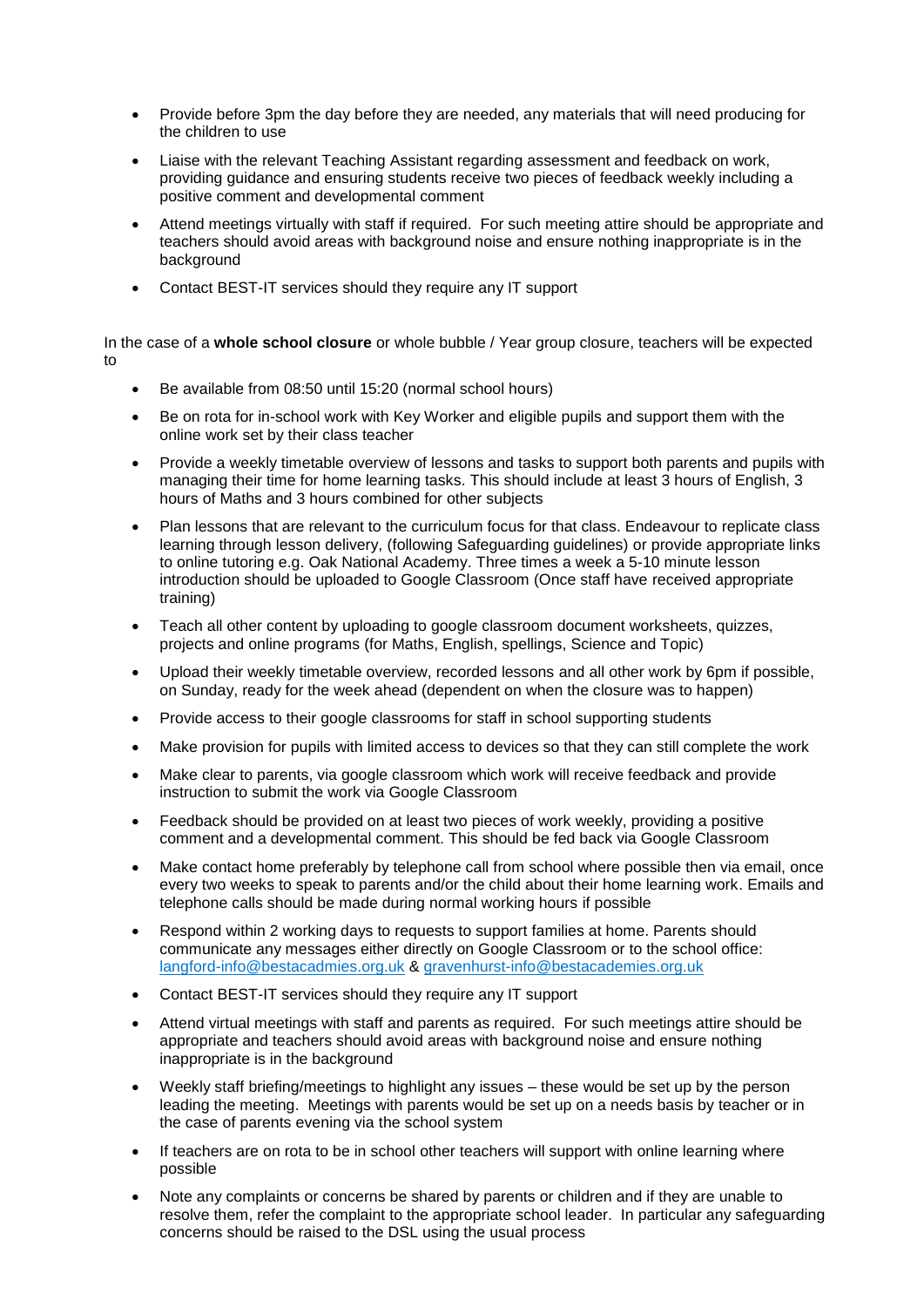- Monitor behaviour including failure to complete work and inform parents of any concerns. If no improvement, then a concern should be raised with school leadership
- Work sent home due to lack of online access will need to be discussed via a telephone call to parents from school at least once every two weeks

#### **2.2 Teaching assistants**

If an **individual child who receives support is self-isolating**, teaching assistants will be expected to:

• Liaise with the class teacher and SENCO to ensure sufficient support is provided for identified pupils including pupils with EHCPs. Support may take the form of communication with pupils and/or parents; modifying work to improve access for pupils; developing materials to support pupils

If a **teaching assistant** is unable to work for any reason during this time, for example **due to sickness or caring for a dependent**, they should report this using the normal absence procedure.

If a **teaching assistant is required to self-isolate** (without being unwell or caring for a dependant), they will be expected to:

- Be available during their normal working hours
- Work on tasks as directed by either the class teacher or school leadership

In the case of a **whole school closure** or whole bubble / Year group closure, teaching assistants will be expected to

- Be available during their normal working hours
- Assist with remote learning by supporting those pupils who normally receive support
- Liaise with the class teacher and SENCO to ensure sufficient support is provided for identified pupils. Support may take the form of communication with pupils and/ or parents; modifying work to improve access for pupils; developing materials to support pupils
- Attend virtual meetings with staff and parents. For such meetings attire should be appropriate and teachers should avoid areas with background noise and ensure nothing inappropriate is in the background

#### **2.3 Subject co-ordinators**

In the case of a **whole school closure** or whole bubble / Year group closure, alongside their teaching responsibilities, subject Co-ordinators will be expected to:

- Consider whether any aspects of the subject curriculum need to change to accommodate remote learning
- Work with teachers teaching their subject remotely to make sure all work set is appropriate and consistent
- Working with other subject Co-ordinators make sure work set remotely across all subjects is appropriate and consistent, and deadlines are being set an appropriate distance away from each other
- Monitor the remote work set by teachers in their subject by reviewing work set and holding meetings where appropriate with teachers (Subject Leaders would need access to everyones Goggle Classroom)
- Alert teachers to resources they can use to teach their subject remotely

#### **2.4 Senior leaders**

Alongside any teaching responsibilities, senior leaders are responsible for:

- Co-ordinating the remote learning approach across the school
- Monitoring the effectiveness of remote learning through half termly meetings with subject leaders and teachers, reviewing work set and reaching out for feedback from pupils and parents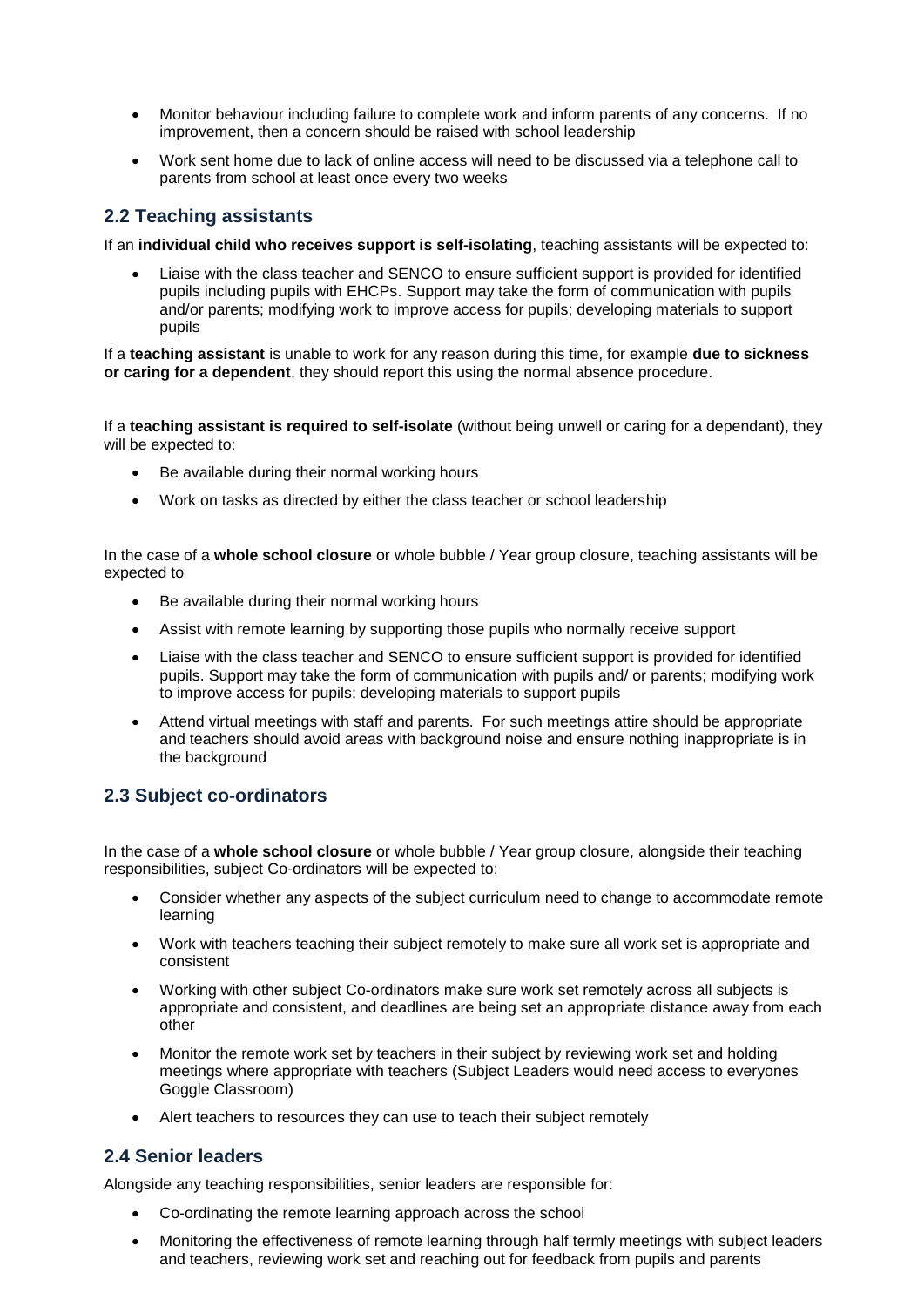• Monitoring the security of remote learning systems, including data protection and safeguarding considerations

#### **2.5 Designated safeguarding lead**

The DSL is responsible for:

• Ensuring the relevant safeguarding policy is adhered to including any addendum in relation to remote learning

#### **2.7 Pupils and parents**

Staff can expect **pupils** learning remotely to:

- Be contactable during the school day  $-$  although consider they may not always be in front of a device the entire time
- Complete work to the deadline set by teachers
- Seek help if they need it, from teachers or teaching assistants
- Alert teachers if they're not able to complete work

Staff can expect **parents** with children learning remotely to:

- Make the school aware if their child is sick or otherwise can't complete work
- Engage with school staff
- Seek help from the school if they need it
- Be respectful when making any complaints or concerns known to staff

#### **2.8 Governing board**

The governing board is responsible for:

- Monitoring the school's approach to providing remote learning to ensure education remains as high quality as possible
- Ensuring that staff are certain that remote learning systems are appropriately secure, for both data protection and safeguarding reasons

# <span id="page-4-0"></span>**3. Who to contact**

If staff have any questions or concerns about remote learning, they should contact the following individuals:

- Issues in setting work talk to the relevant Key Stage Co-ordinator, subject lead, or SENCO
- Issues with behaviour talk to school leadership
- Issues with IT raise a ticket with BEST-IT
- Issues with their own workload or wellbeing talk to their line manager
- Concerns about data protection talk to the data protection officer
- Concerns about safeguarding talk to the DSL

# <span id="page-4-1"></span>**4. Data protection**

#### **4.1 Accessing personal data**

When accessing personal data for remote learning purposes, all staff members will:

- Access the data and materials from the Google drive
- School devices should be used to access the data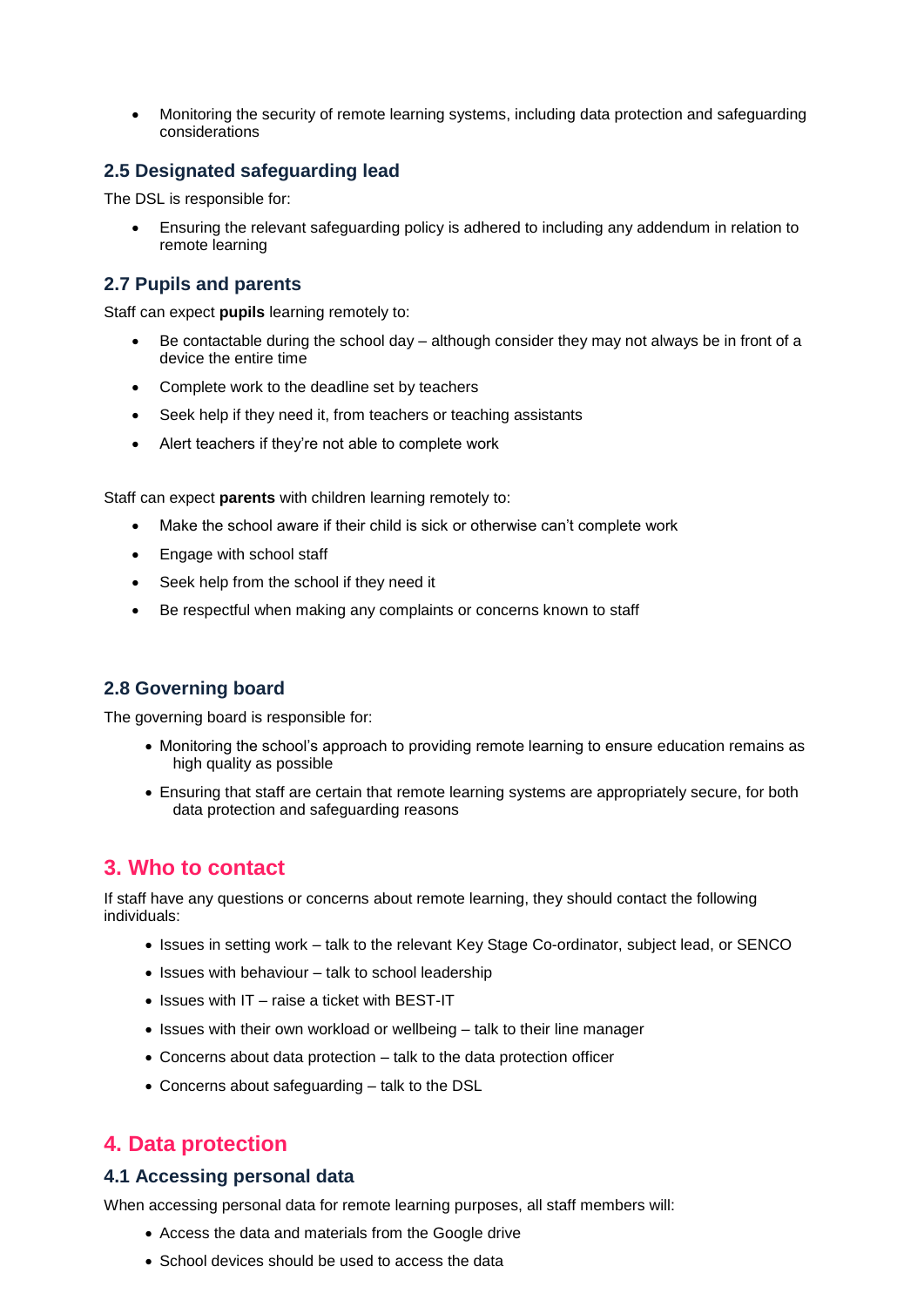• Phone calls should be made from school if possible; if personal phones are used at home, prefix the number with 141

#### **4.2 Processing personal data**

Staff members may need to collect and/or share personal data such as email addresses. Please only use the school email address. As long as this process is necessary for the school's official functions, individuals do not need to give permission for this to happen.

However, staff are reminded to collect and/or share as little personal data as possible online.

#### **4.3 Keeping devices secure**

All staff members will take appropriate steps to ensure their devices remain secure. This includes, but is not limited to:

- Keeping the device password-protected strong passwords are at least 8 characters, with a combination of upper and lower-case letters, numbers and special characters (e.g. asterisk or currency symbol)
- Ensuring the hard drive is encrypted this means if the device is lost or stolen, no one can access the files stored on the hard drive by attaching it to a new device – this should be done via BEST IT
- Making sure the device locks if left inactive for a period of time
- Not sharing the device among family or friends
- Installing antivirus and anti-spyware software this should be done via BEST IT
- Keeping operating systems up to date always install the latest updates

# <span id="page-5-0"></span>**5. Safeguarding**

<span id="page-5-1"></span>There is an addendum to the safeguarding policy- see attached for GHA & LVA

# **6. Monitoring arrangements**

This policy will be reviewed as appropriate by the Principal. At every review, it will be approved by the Chair of Governors

# <span id="page-5-2"></span>**7. Links with other policies**

This policy is linked to our:

- > Behaviour policy
- Child protection policy and coronavirus addendum to our child protection policy
- > Data protection policy and privacy notices
- > Home-school agreement
- ICT and internet acceptable use policy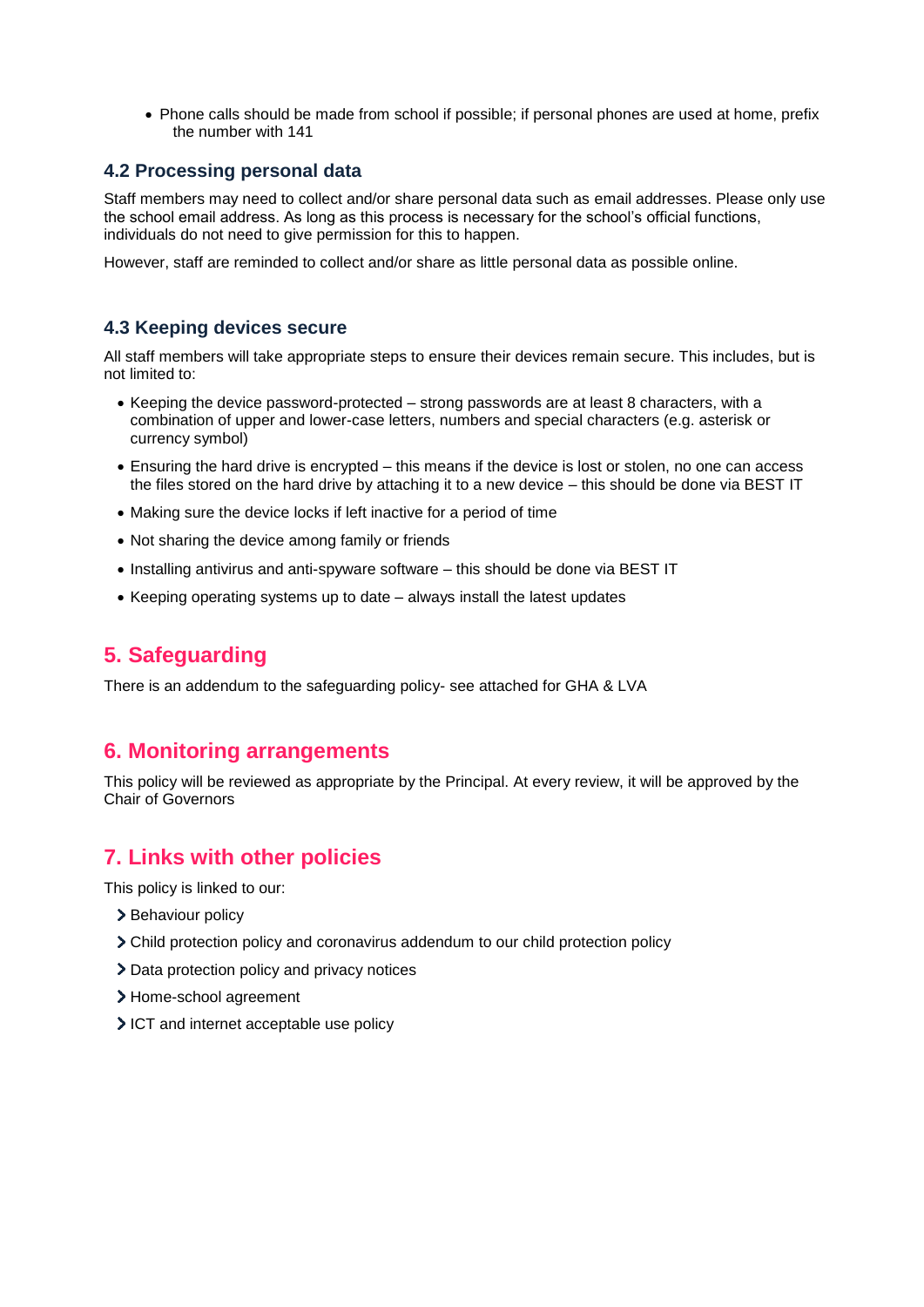**Addendum 1**

# **COVID-19 school closure arrangements for Safeguarding and Child Protection at Gravenhurst Academy**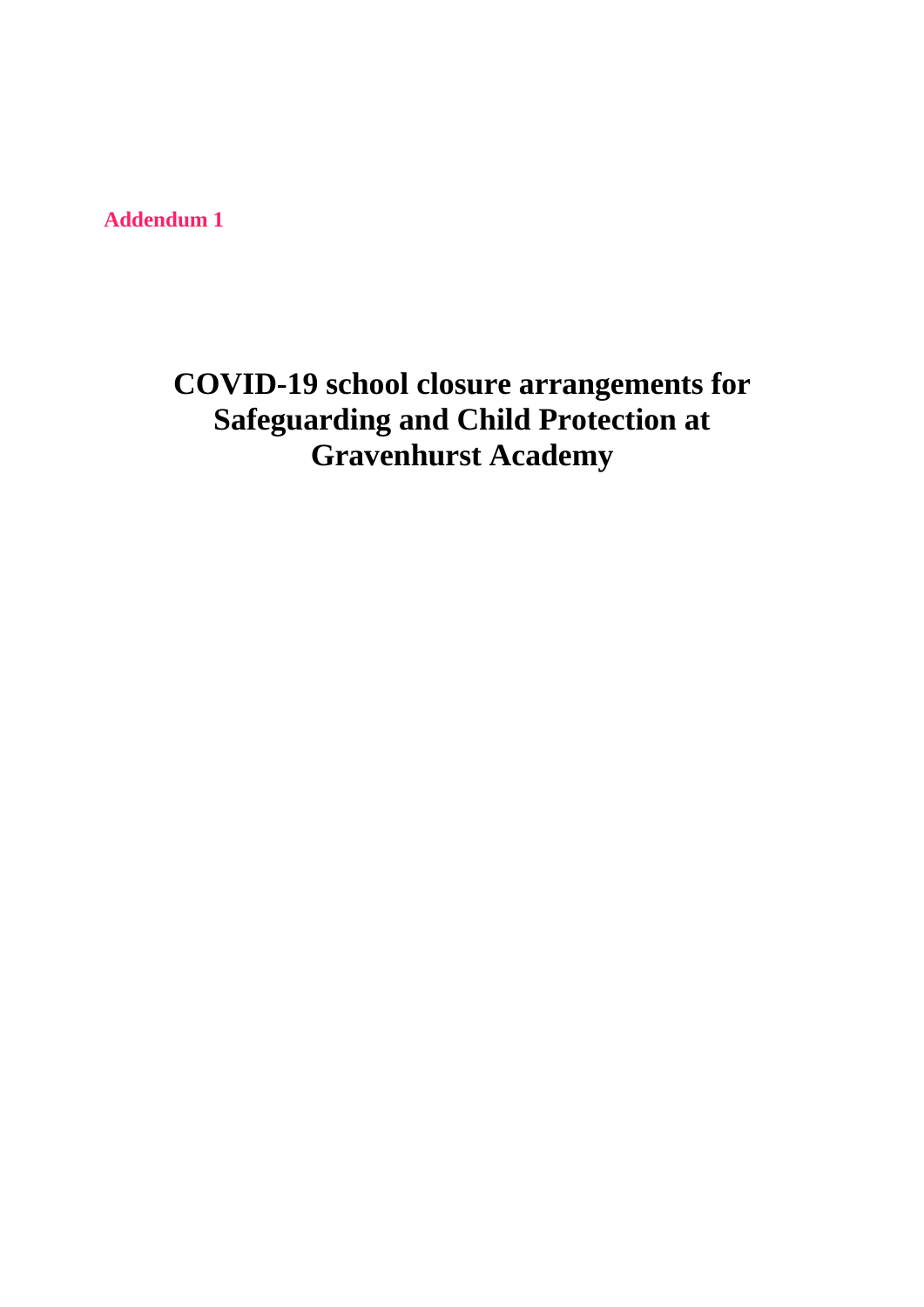# <span id="page-7-0"></span>**1. Context**

From 20th March 2020 parents were asked to keep their children at home, wherever possible, and for schools to remain open only for those children of workers critical to the COVID-19 response - who absolutely need to attend.

Schools and all childcare providers were asked to provide care for a limited number of children - children who are vulnerable, and children whose parents are critical to the COVID-19 response and cannot be safely cared for at home.

This addendum of the Gravenhurst Academy Safeguarding, and Child Protection policy contains details of our individual safeguarding arrangements in the following areas:

| 2.  |  |
|-----|--|
| 3.  |  |
| 4.  |  |
| 5.  |  |
| 6.  |  |
| 7.  |  |
| 8.  |  |
| 9.  |  |
| 10. |  |
| 11. |  |
|     |  |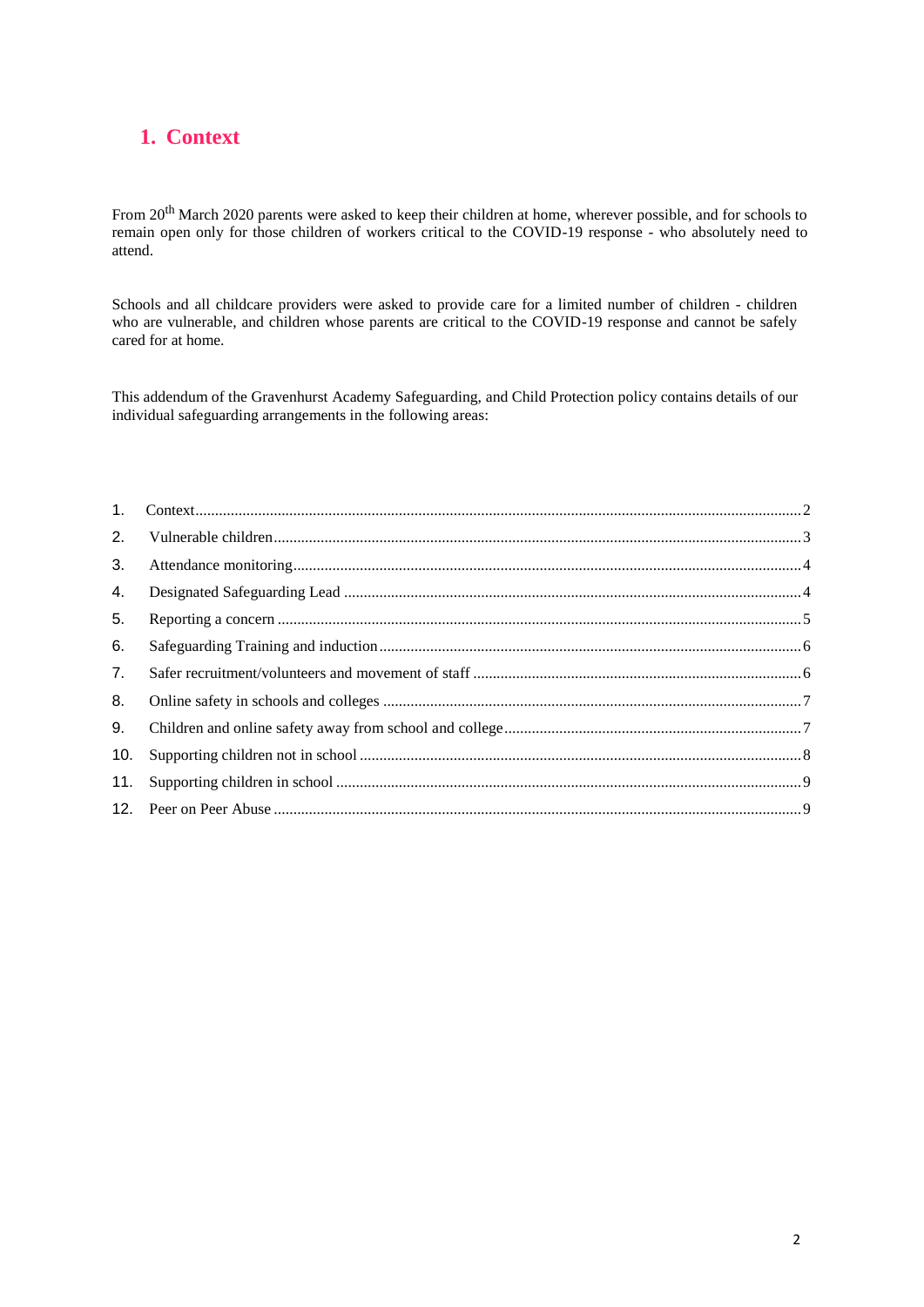# **Key contacts**

| Role         | <b>Name</b>                | <b>Contact</b> | <b>Email</b>                  |
|--------------|----------------------------|----------------|-------------------------------|
|              |                            | number         |                               |
| Designated   | Debbie                     | 01462 629000   | drandall@bestacademies.org.uk |
| Safeguarding | Randall                    |                |                               |
| Lead         |                            |                |                               |
| Deputy       | Helen Beckett 01462 629000 |                | hbeckett@bestacademies.org.uk |
| Designated   |                            |                |                               |
| Safeguarding |                            |                |                               |
| Lead         |                            |                |                               |
| Headteacher  | Debbie                     | 01462 629000   | drandall@bestacademies.org.uk |
|              | Randall                    |                |                               |
| Chair of     | Ann Gilbert                | 01462 337846   | agilbert@bestacademies.org.uk |
| Governors    |                            |                |                               |

#### **Vulnerable children**

Vulnerable children include those who have a social worker and those children and young people up to the age of 25 with education, health and care (EHC) plans.

Those who have a social worker include children who have a Child Protection Plan and those who are looked after by the Local Authority. A child may also be deemed to be vulnerable if they have been assessed as being in need or otherwise meet the definition in section 17 of the Children Act 1989.

Those with an EHC plan will be risk-assessed in consultation with the Local Authority and parents, to decide whether they need to continue to be offered a school or college place in order to meet their needs, or whether they can safely have their needs met at home. This could include, if necessary, carers, therapists or clinicians visiting the home to provide any essential services. Many children and young people with EHC plans can safely remain at home.

Eligibility for free school meals in and of itself should not be the determining factor in assessing vulnerability.

Senior leaders, especially the Designated Safeguarding Lead (and deputy) know who our most vulnerable children are. They have the flexibility to offer a place to those on the edge of receiving children's social care support.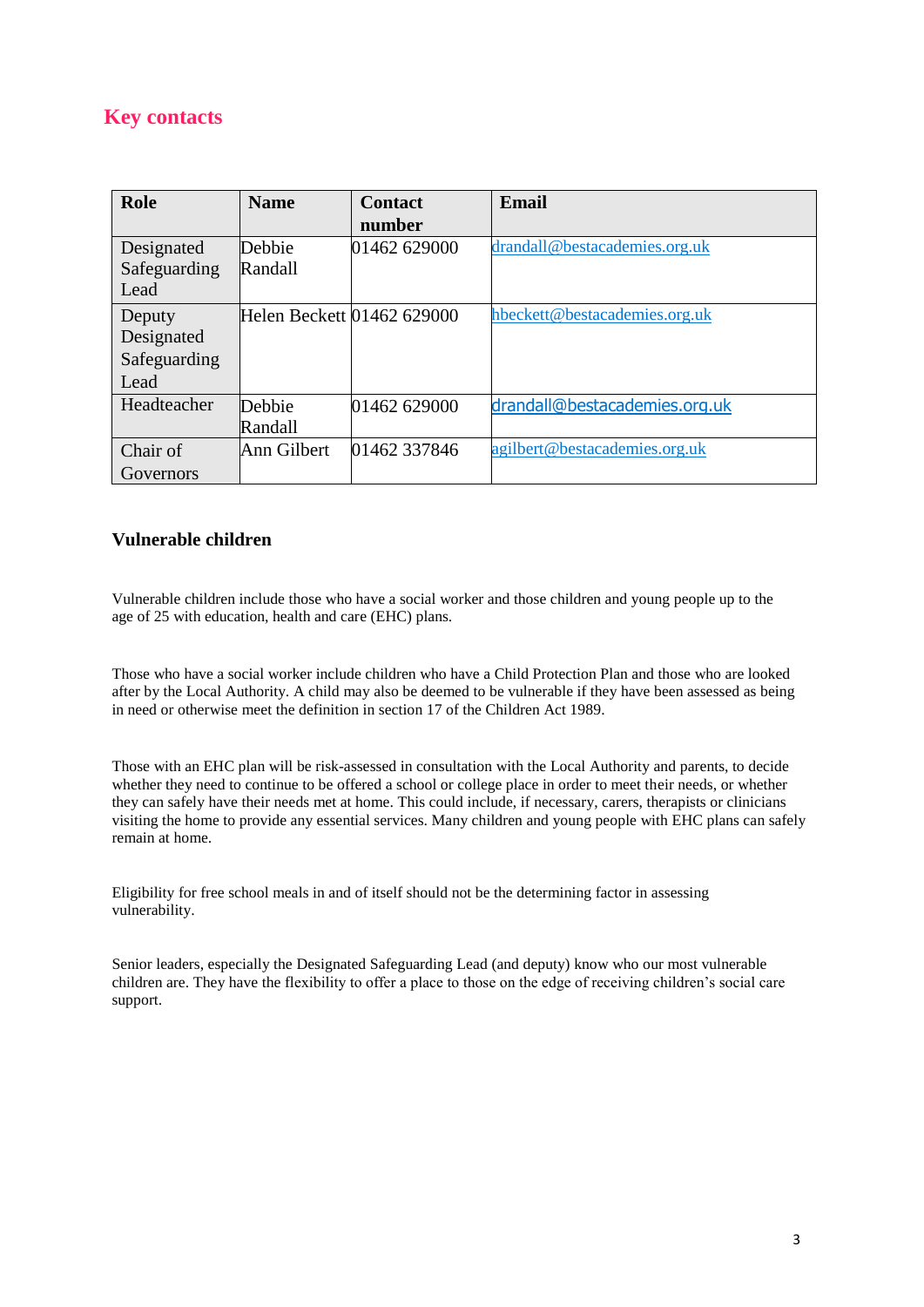Gravenhurst Academy will continue to work with and support children's social workers to help protect vulnerable children. This includes working with and supporting children's social workers and the local authority virtual school head (VSH) for looked-after and previously looked-after children. The lead person for this will be Debbie Randall for all children with an allocated social worker and Helen Beckett for all lookedafter and previously looked after children.

There is an expectation that vulnerable children who have a social worker will attend an education setting, so long as they do not have underlying health conditions that put them at risk. In circumstances where a parent does not want to bring their child to an education setting, and their child is considered vulnerable, the social worker and Gravenhurst Academy will explore the reasons for this directly with the parent. Gravenhurst Academy will share the names of those attending with allocated social workers to discuss their views on attendance/non-attendance.

Where parents are concerned about the risk of the child contracting COVID19, Gravenhurst Academy or the social worker will talk through these anxieties with the parent/carer following the advice set out by Public Health England.

Gravenhurst Academy will encourage our vulnerable children and young people to attend a school, including remotely if needed.

#### **Attendance monitoring**

Local authorities and education settings do not need to complete their usual day-to- day attendance processes to follow up on non-attendance.

Gravenhurst Academy and social workers will agree with parents/carers whether children in need should be attending school – Gravenhurst Academy will then follow up on any pupil that they were expecting to attend, who does not. All children with an allocated social worker will be contacted by members of the safeguarding team to inform of attendance. DSL will update social workers of any changes.

To support the above, Gravenhurst Academy will, when communicating with parents/carers and carers, confirm emergency contact numbers are correct and ask for any additional emergency contact numbers where they are available.

In all circumstances where a vulnerable child does not take up their place at school, or discontinues, Gravenhurst Academy will notify their social worker.

# **Designated Safeguarding Lead**

Gravenhurst Academy has a Designated Safeguarding Lead (DSL) and a Deputy DSL.

The Designated Safeguarding Lead is Debbie Randall

The Deputy Designated Safeguarding Lead is: Helen Beckett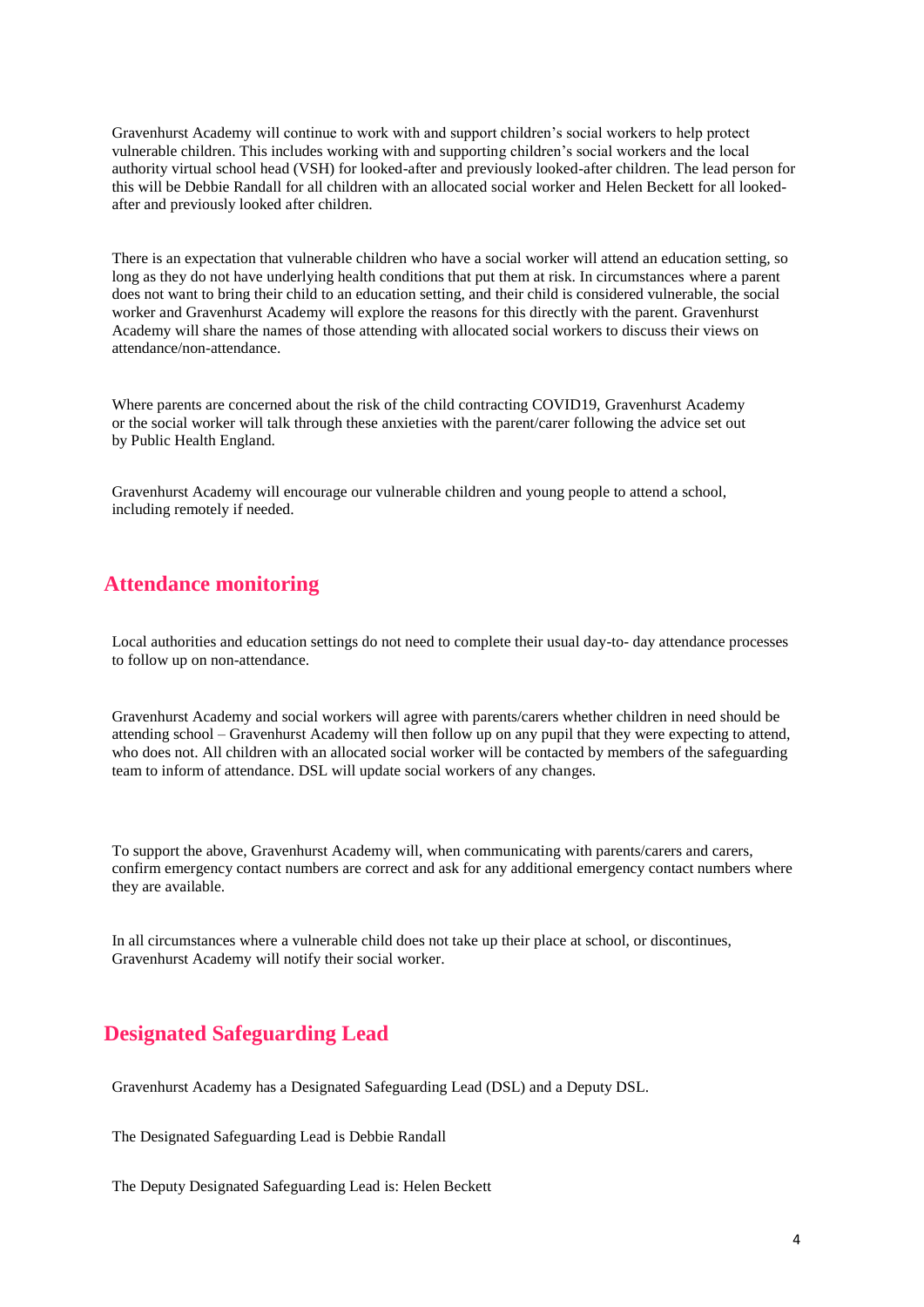The optimal scenario is to have a trained DSL (or deputy) available on site. Where this is not the case a trained DSL (or deputy) will be available to be contacted via email.

Where a trained DSL (or deputy) is not on site, in addition to the above, a senior leader will assume responsibility for co-ordinating safeguarding on site.

This might include updating and managing access to child protection online management system, CPOMS and liaising with the offsite DSL (or deputy) and as required liaising with children's social workers where they require access to children in need and/or to carry out statutory assessments at the school or college.

It is important that all Gravenhurst Academy staff and volunteers have access to a trained DSL (or deputy). On each day staff on site will be made aware of that person is and how to speak to them.

The DSL and safeguarding team will continue to engage with social workers, and attend all multi-agency meetings, which can be done remotely.

#### **Reporting a concern**

Where staff have a concern about a child, they should continue to follow the process outlined in the school Safeguarding Policy.

Staff should email the DSL and DDSL. This will ensure that the concern is received.

Staff are reminded of the need to report any concern immediately and without delay.

Where staff are concerned about an adult working with children, they should continue to follow the academy policy.

Concerns around the Headteacher should be directed to the Chair of Governors: Ann Gilbert

# **Safeguarding Training and induction**

DSL training is very unlikely to take place whilst there remains a threat of the COVID 19 virus.

For the period COVID-19 measures are in place, a DSL (or deputy) who has been trained will continue to be classed as a trained DSL (or deputy) even if they miss their refresher training.

All existing school staff have had safeguarding training and have read part 1 of Keeping Children Safe in Education (2019). The DSL should communicate with staff any new local arrangements, so they know what to do if they are worried about a child.

Where new staff are recruited, or new volunteers enter Gravenhurst Academy, they will continue to be provided with a safeguarding induction. This may be conducted remotely.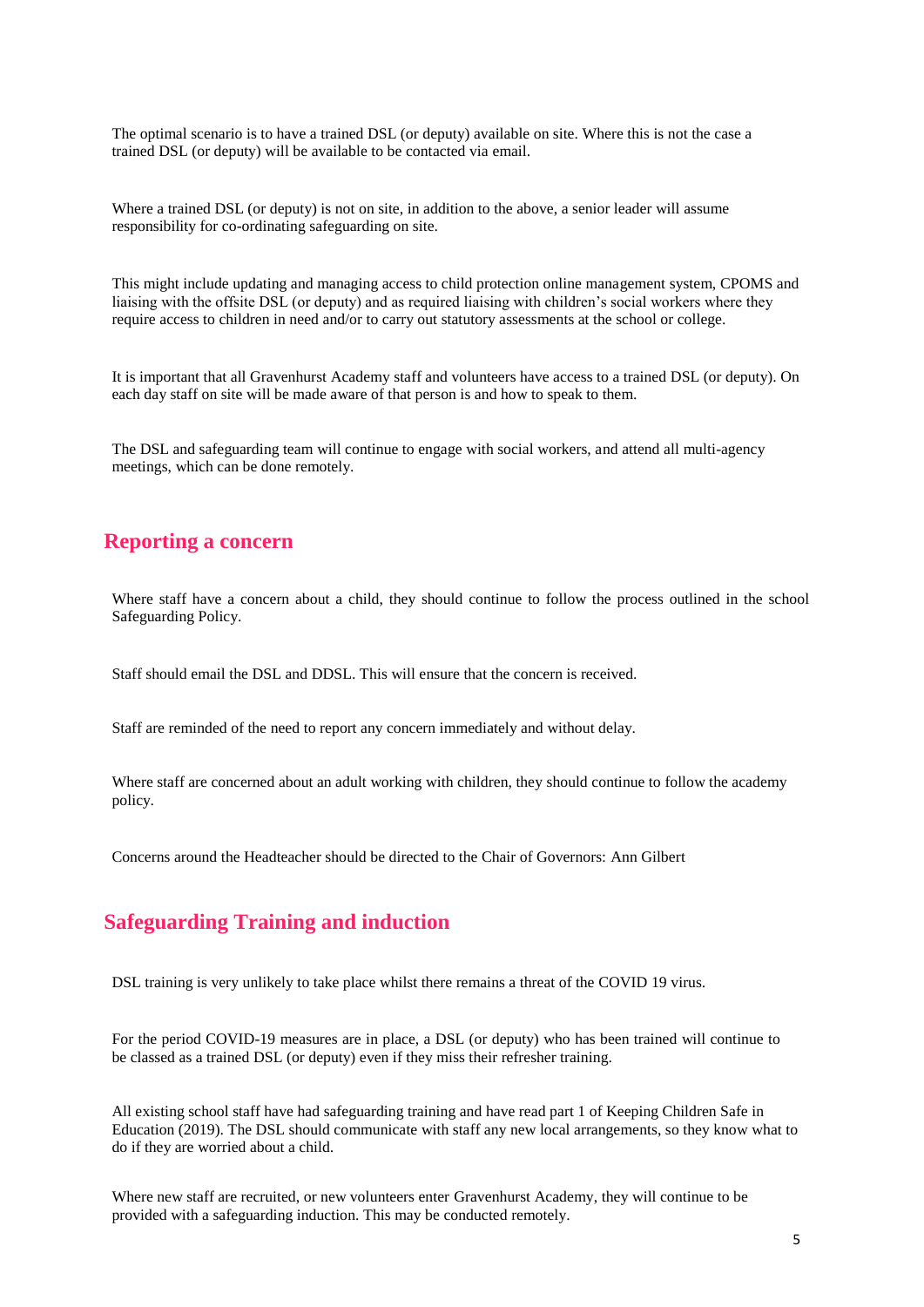If staff are deployed from another education or children's workforce setting to our school, we will take into account the DfE supplementary guidance on safeguarding children during the COVID-19 pandemic and will accept portability as long as the current employer confirms in writing that:-

- the individual has been subject to an enhanced DBS and children's barred list check
- there are no known concerns about the individual's suitability to work with children
- there is no ongoing disciplinary investigation relating to that individual

Upon arrival, they will be given a copy of the receiving setting's child protection policy, confirmation of local processes and confirmation of DSL arrangements.

#### **Safer recruitment/volunteers and movement of staff**

It remains essential that people who are unsuitable are not allowed to enter the children's workforce or gain access to children. When recruiting new staff, Gravenhurst Academy will continue to follow the relevant safer recruitment processes for their setting, including, as appropriate, relevant sections in part 3 of Keeping Children Safe in Education (2020) (KCSIE).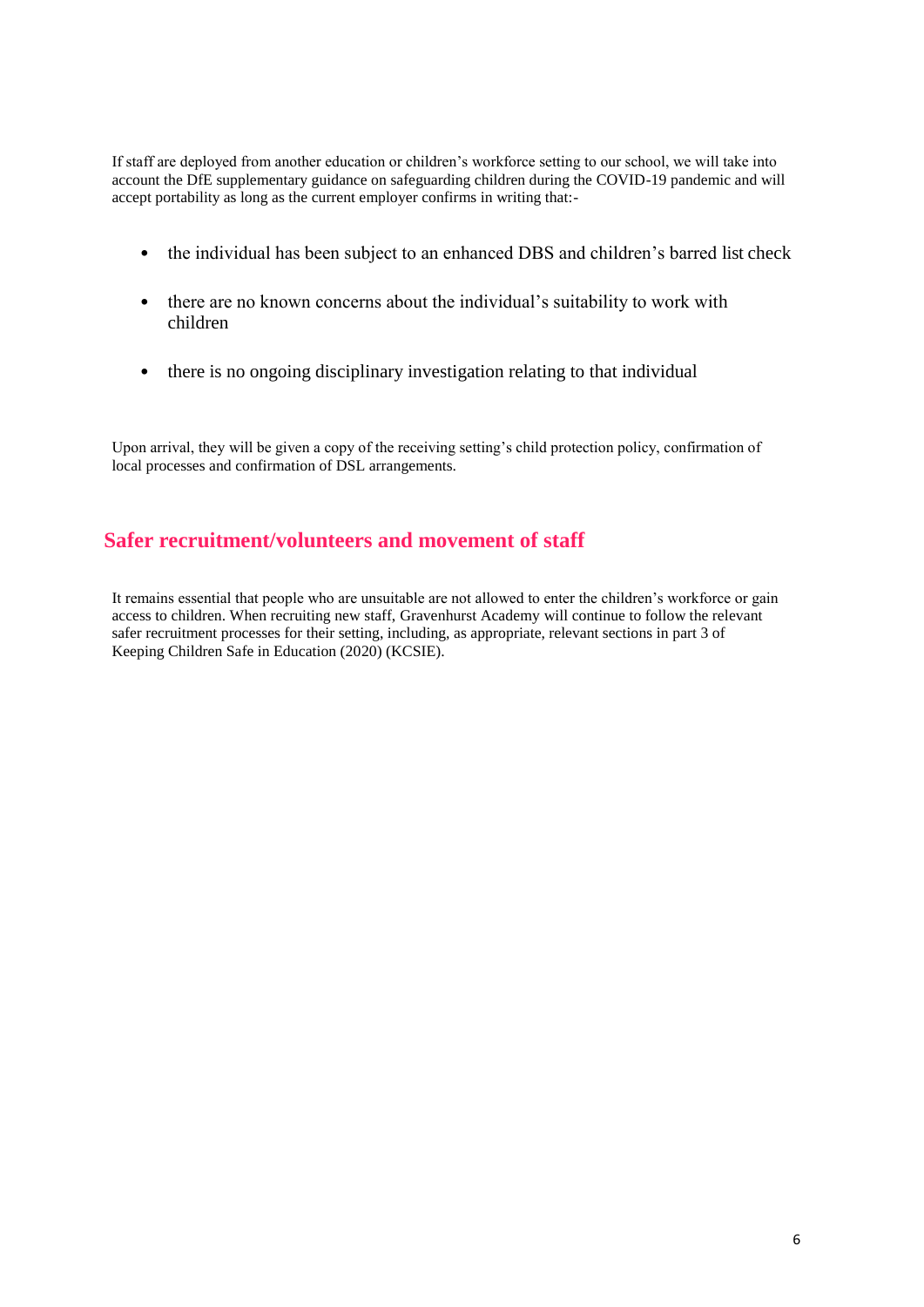In response to COVID-19, the Disclosure and Barring Service (DBS) has made changes to its guidance on standard and enhanced DBS ID checking to minimise the need for face-to-face contact.

Where Gravenhurst Academy are utilising volunteers, we will continue to follow the checking and risk assessment process as set out in paragraphs 167 to 172 of KCSIE. Under no circumstances will a volunteer who has not been checked be left unsupervised or allowed to work in regulated activity.

Gravenhurst Academy will continue to follow the legal duty to refer to the DBS anyone who has harmed or poses a risk of harm to a child or vulnerable adult. Full details can be found at paragraph 163 of KCSIE.

Gravenhurst Academy will continue to consider and make referrals to the Teaching Regulation Agency (TRA) as per paragraph 166 of KCSIE and the TRA's 'Teacher misconduct advice for making a referral.

During the COVID-19 period all referrals should be made by emailing [Misconduct.Teacher@education.gov.uk](mailto:Misconduct.Teacher@education.gov.uk)

Whilst acknowledging the challenge of the current National emergency, it is essential from a safeguarding perspective that any school is aware, on any given day, which staff/volunteers will be in the school or college, and that appropriate checks have been carried out, especially for anyone engaging in regulated activity. As such, Gravenhurst Academy will continue to keep the single central record (SCR) up to date as outlined in paragraphs 148 to 156 in KCSIE.

#### **Online safety in schools and colleges**

Gravenhurst Academy will continue to provide a safe environment, including online. This includes the use of an online filtering system.

Where pupils are using computers in school, appropriate supervision will be in place.

#### **Children and online safety away from school and college**

It is important that all staff who interact with children, including online, continue to look out for signs a child may be at risk. Any such concerns should be dealt with as per the Child Protection Policy and where appropriate referrals should still be made to children's social care and as required, the police.

Online teaching should follow the same principles.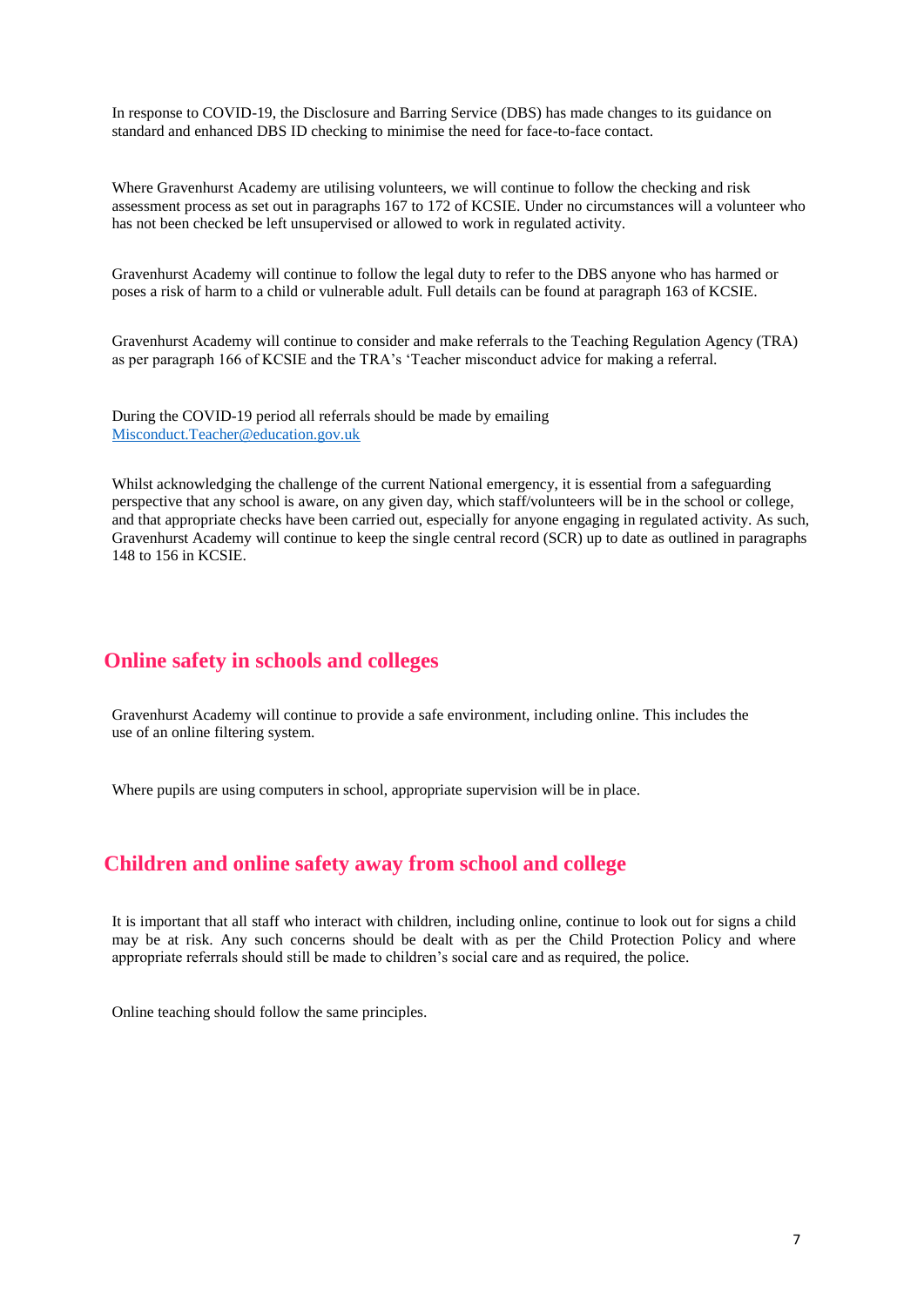Gravenhurst Academy will ensure any use of online learning tools and systems is in line with privacy and data protection/GDPR requirements.

Below are some things to consider when delivering virtual lessons:

- No 1:1s, groups only
- Language must be professional and appropriate.
- As stated in the teaching and learning support for distance learning booklet, staff will be presenting new learning through agreed software as a school. This will only record voice as teachers talk pupils through PowerPoint slides. At no point should the staff member, or part of your household be visible via video.
- Following the presentation of new material, it is likely that discussion within Google Classroom will begin. This should be done in written form online.

# **Supporting children not in school**

Gravenhurst Academy is committed to ensuring the safety and wellbeing of all its Children and Young people.

Where the DSL has identified a child to be on the edge of social care support, or who would normally receive pastoral-type support in school, they should ensure that a robust communication plan is in place for that child or young person.

Gravenhurst Academy and its DSL will work closely with all stakeholders to maximise the effectiveness of any communication plans.

This plan must be reviewed regularly (at least once a fortnight) and where concerns arise, the DSL will consider any referrals as appropriate.

The school will share safeguarding messages on its website, through Parentmail and through emails with staff.

Gravenhurst Academy recognises that school is a protective factor for children and young people, and the current circumstances, can affect the mental health of pupils and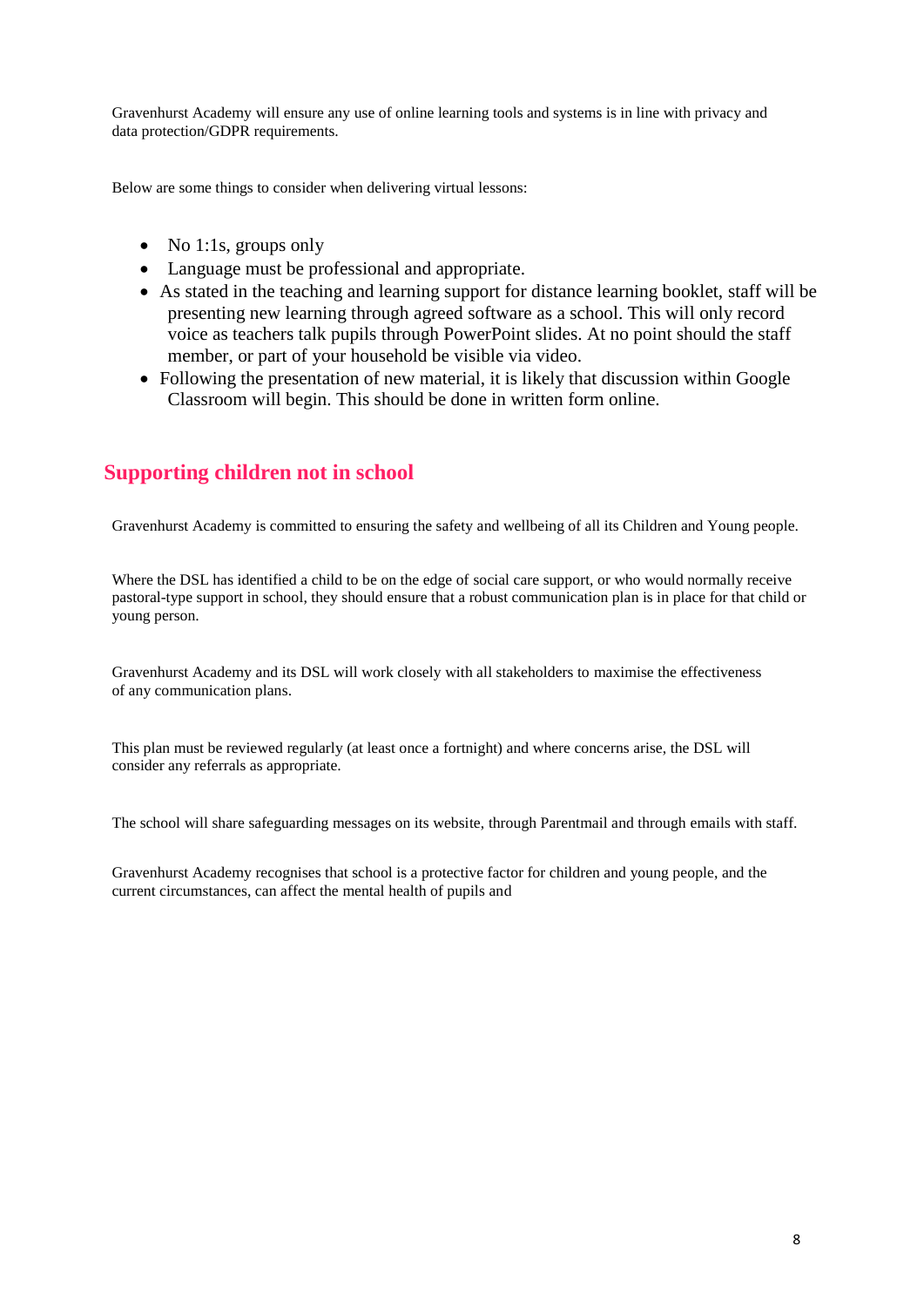their parents/carers. Teachers at Gravenhurst Academy need to be aware of this in setting expectations of pupils' work where they are at home.

Gravenhurst Academy will ensure that where we care for children of critical workers and vulnerable children on site, we ensure appropriate support is in place for them.

# **Supporting children in school**

Gravenhurst Academy is committed to ensuring the safety and wellbeing of all its pupils.

Gravenhurst Academy will continue to be a safe space for all children to attend and flourish. The Headteacher will ensure that appropriate staff are on site and staff to pupil ratio numbers are appropriate, to maximise safety.

Gravenhurst Academy will refer to the Government guidance for education and childcare settings on how to implement social distancing and continue to follow the advice from Public Health England on handwashing and other measures to limit the risk of spread of COVID19.

Gravenhurst Academy will ensure that where we care for children of critical workers and vulnerable children on site, we ensure appropriate support is in place for them. This will be bespoke to each child and recorded.

Where Gravenhurst Academy has concerns about the impact of staff absence – such as our Designated Safeguarding Lead or first aiders – will discuss them immediately with the trust.

# **Peer on Peer Abuse**

Gravenhurst Academy recognises that during the closure a revised process may be required for managing any report of such abuse and supporting victims**.**

Where a school receives a report of peer on peer abuse, they will follow the principles as set out in part 5 of KCSIE and of those outlined within of the Child Protection Policy.

The school will listen and work with the young person, parents/carers and any multi- agency partner required to ensure the safety and security of that young person.

Concerns and actions must be recorded and appropriate referrals made.

**Addendum added: 30th March 2020 Author: Debbie Randall (DSL)**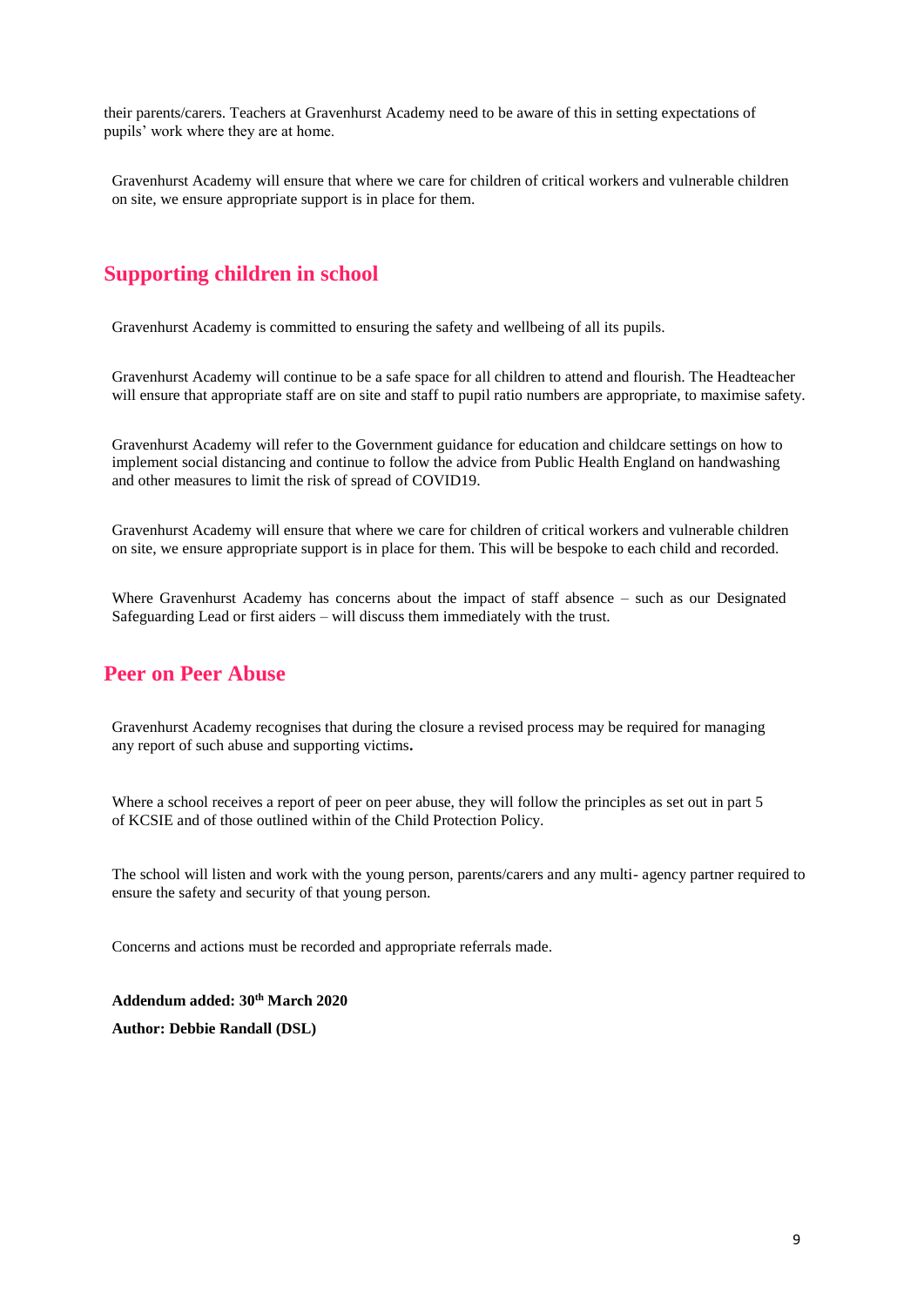**Addendum 1**

# **COVID-19 school closure arrangements for Safeguarding and Child Protection at Langford Village Academy**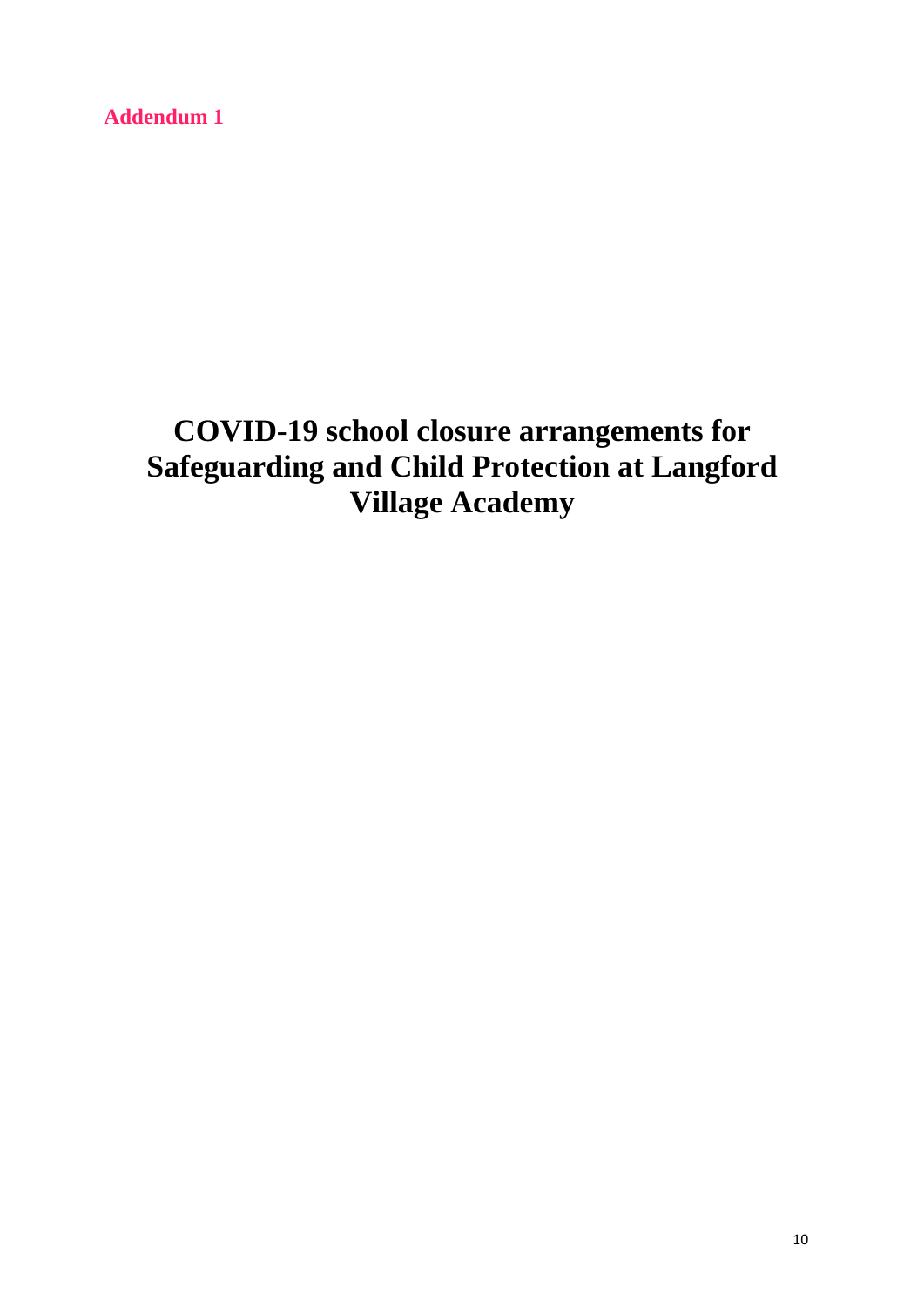# **1. Context**

From 20th March 2020 parents were asked to keep their children at home, wherever possible, and for schools to remain open only for those children of workers critical to the COVID-19 response - who absolutely need to attend.

Schools and all childcare providers were asked to provide care for a limited number of children - children who are vulnerable, and children whose parents are critical to the COVID-19 response and cannot be safely cared for at home.

This addendum of the Langford Village Academy Safeguarding, and Child Protection policy contains details of our individual safeguarding arrangements in the following areas:

| 2.  |  |
|-----|--|
| 3.  |  |
| 4.  |  |
| 5.  |  |
| 6.  |  |
| 7.  |  |
| 8.  |  |
| 9.  |  |
| 10. |  |
| 11. |  |
|     |  |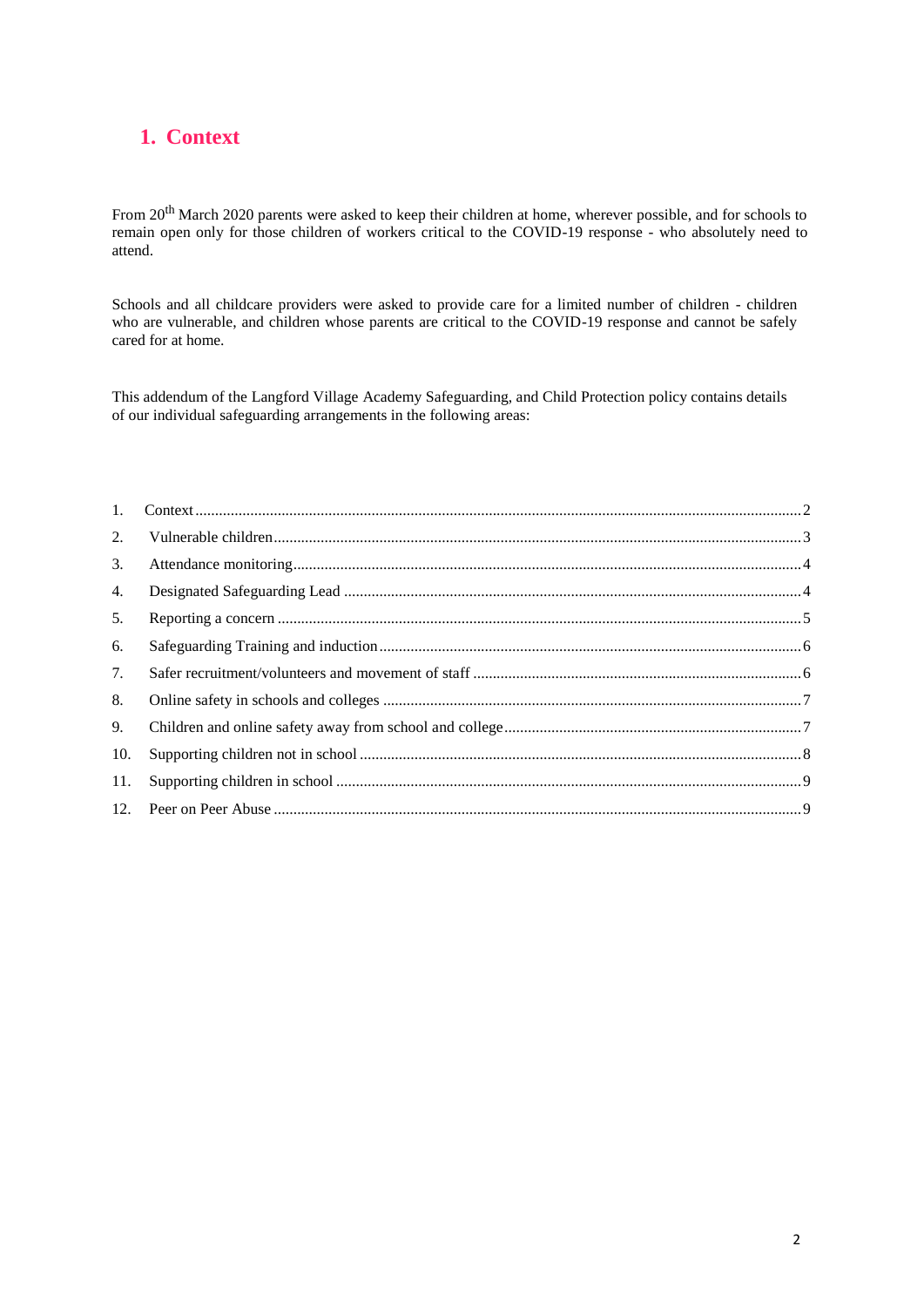# **Key contacts**

| Role         | <b>Name</b>  | <b>Contact</b> | Email                         |
|--------------|--------------|----------------|-------------------------------|
|              |              | number         |                               |
| Designated   | Debbie       | 01462 629000   | drandall@bestacademies.org.uk |
| Safeguarding | Randall      |                |                               |
| Lead         |              |                |                               |
| Deputy       | Nicky Abson  | 01462 629000   | nabson@bestacademies.org.uk   |
| Designated   | Joy Mead     |                | jmead@bestacademies.org.uk    |
| Safeguarding | Heidi Mellor |                | hmellor@bestacademies.org.uk  |
| Leads        |              |                |                               |
| Headteacher  | Debbie       | 01462 629000   | drandall@bestacademies.org.uk |
|              | Randall      |                |                               |
| Chair of     | Ann Gilbert  | 01462 337846   | agilbert@bestacademies.org.uk |
| Governors    |              |                |                               |

#### **Vulnerable children**

Vulnerable children include those who have a social worker and those children and young people up to the age of 25 with education, health and care (EHC) plans.

Those who have a social worker include children who have a Child Protection Plan and those who are looked after by the Local Authority. A child may also be deemed to be vulnerable if they have been assessed as being in need or otherwise meet the definition in section 17 of the Children Act 1989.

Those with an EHC plan will be risk-assessed in consultation with the Local Authority and parents, to decide whether they need to continue to be offered a school or college place in order to meet their needs, or whether they can safely have their needs met at home. This could include, if necessary, carers, therapists or clinicians visiting the home to provide any essential services. Many children and young people with EHC plans can safely remain at home.

Eligibility for free school meals in and of itself should not be the determining factor in assessing vulnerability.

Senior leaders, especially the Designated Safeguarding Lead (and deputy) know who our most vulnerable children are. They have the flexibility to offer a place to those on the edge of receiving children's social care support.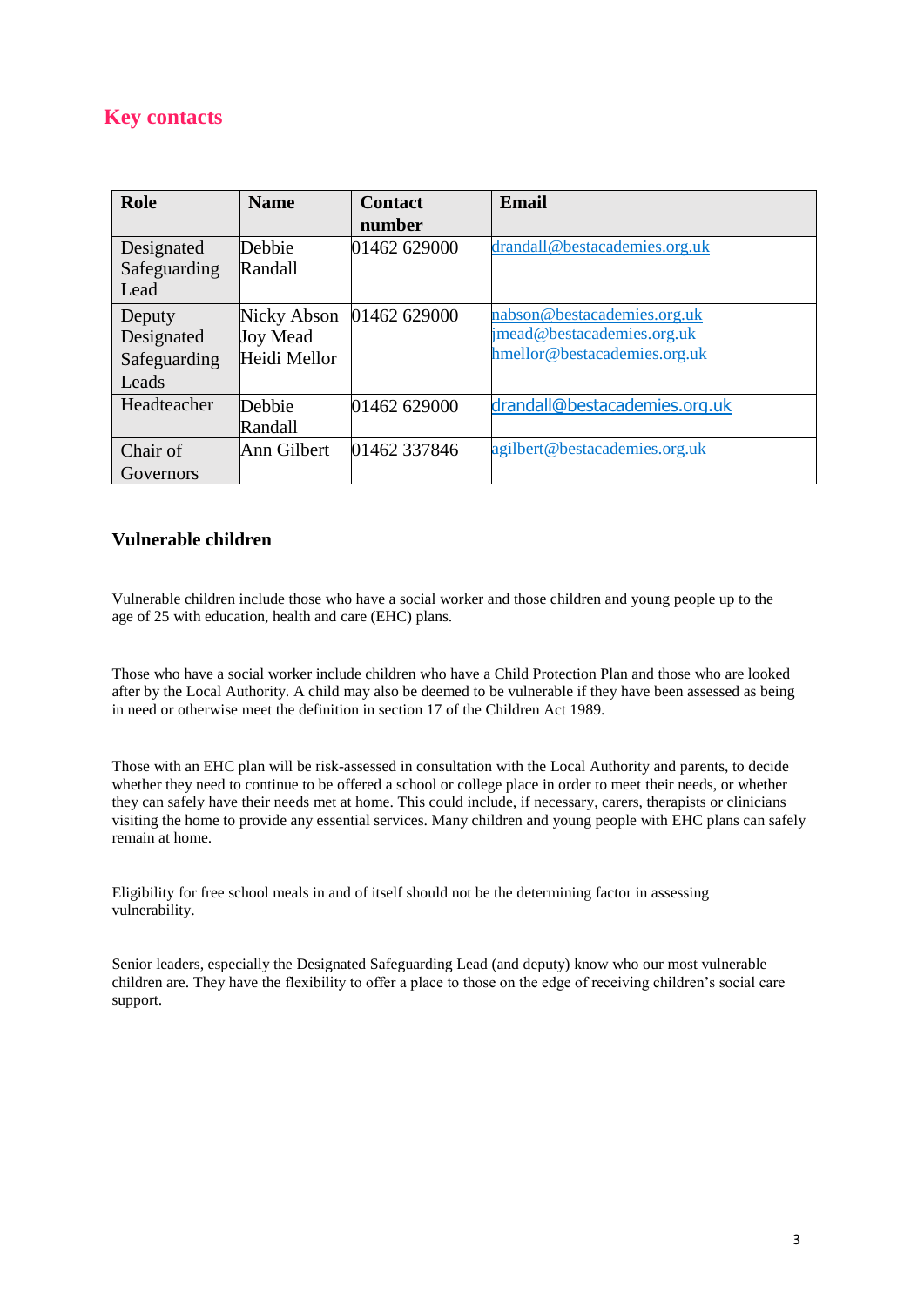Langford Village Academy will continue to work with and support children's social workers to help protect vulnerable children. This includes working with and supporting children's social workers and the local authority virtual school head (VSH) for looked-after and previously looked-after children. The lead person for this will be: Debbie Randall for all children with an allocated social worker and Rachel Siswick for all lookedafter and previously looked after children.

There is an expectation that vulnerable children who have a social worker will attend an education setting, so long as they do not have underlying health conditions that put them at risk. In circumstances where a parent does not want to bring their child to an education setting, and their child is considered vulnerable, the social worker and Langford Village Academy will explore the reasons for this directly with the parent. Langford Village Academy will share the names of those attending with allocated social workers to discuss their views on attendance/non-attendance.

Where parents are concerned about the risk of the child contracting COVID19, Langford Village Academy or the social worker will talk through these anxieties with the parent/carer following the advice set out by Public Health England.

Langford Village Academy will encourage our vulnerable children and young people to attend a school, including remotely if needed.

#### **Attendance monitoring**

Local authorities and education settings do not need to complete their usual day-to- day attendance processes to follow up on non-attendance.

Langford Village Academy and social workers will agree with parents/carers whether children in need should be attending school – Langford Village Academy will then follow up on any pupil that they were expecting to attend, who does not. All children with an allocated social worker will be contacted by members of the safeguarding team to inform of attendance. DSL will update social workers of any changes.

To support the above, Langford Village Academy will, when communicating with parents/carers and carers, confirm emergency contact numbers are correct and ask for any additional emergency contact numbers where they are available.

In all circumstances where a vulnerable child does not take up their place at school, or discontinues, Langford Village Academy will notify their social worker.

# **Designated Safeguarding Lead**

Langford Village Academy has a Designated Safeguarding Lead (DSL) and a Deputy DSL.

The Designated Safeguarding Lead is: Debbie Randall

The Deputy Designated Safeguarding Leads are: Nicky Abson, Joy Mead & Heidi Mellor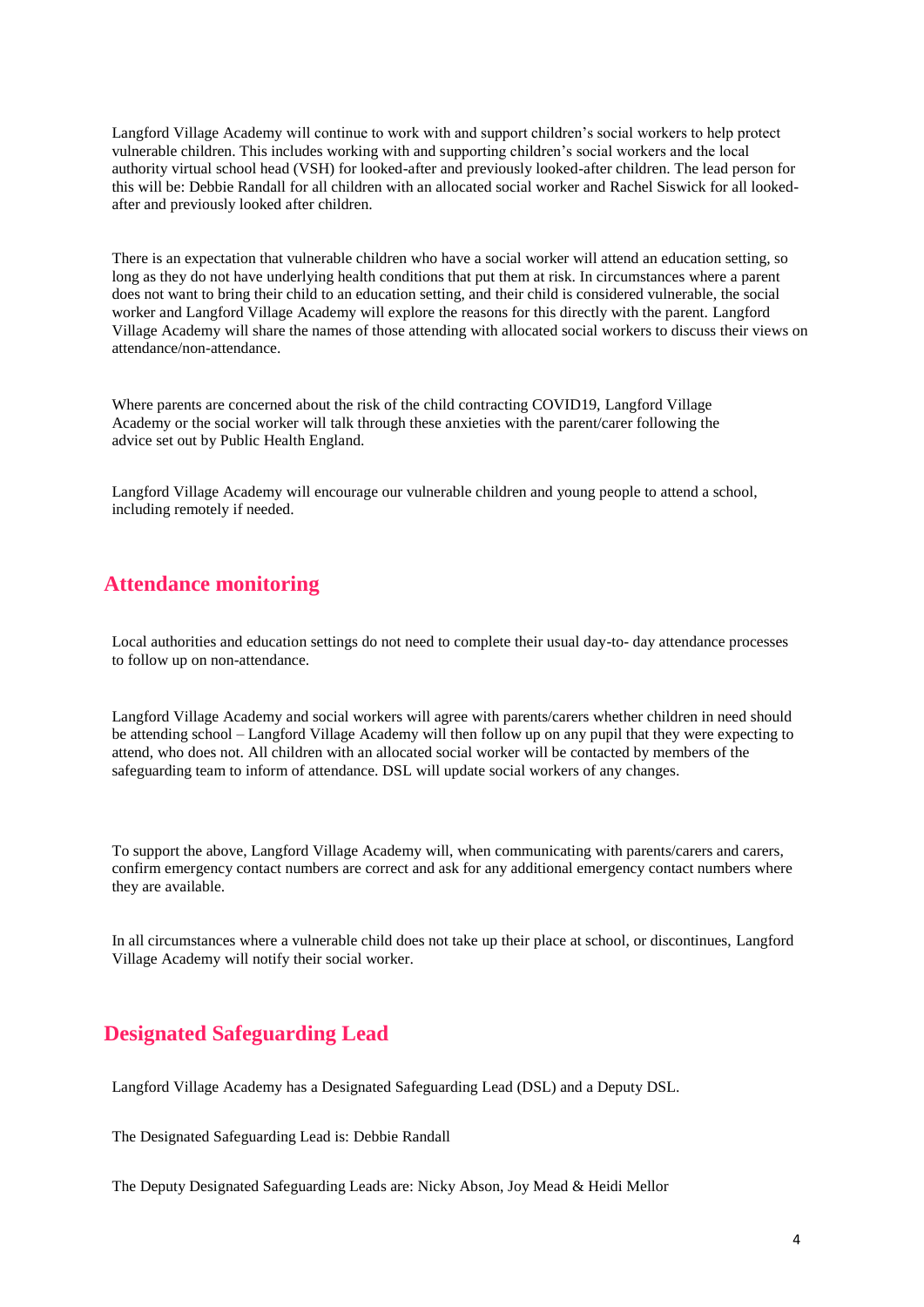The optimal scenario is to have a trained DSL (or deputy) available on site. Where this is not the case a trained DSL (or deputy) will be available to be contacted via phone - for example when working from home. Both DSL and DDSL have mobiles where parents of vulnerable pupils and staff can contact them.

Where a trained DSL (or deputy) is not on site, in addition to the above, a senior leader will assume responsibility for co-ordinating safeguarding on site.

This might include updating and managing access to child protection online management system, liaising with the offsite DSL (or deputy) and as required liaising with children's social workers where they require access to children in need and/or to carry out statutory assessments at the school or college.

It is important that all Langford Village staff and volunteers have access to a trained DSL (or deputy). On each day staff on site will be made aware of that person is and how to speak to them.

The DSL and safeguarding team will continue to engage with social workers, and attend all multi-agency meetings, which can be done remotely.

#### **Reporting a concern**

Where staff have a concern about a child, they should continue to follow the process outlined in the school Safeguarding Policy.

Staff should email the DSL and DDSL. This will ensure that the concern is received.

Staff are reminded of the need to report any concern immediately and without delay.

Where staff are concerned about an adult working with children, they should continue to follow the academy policy.

Concerns around the Headteacher should be directed to the Chair of Governors: Ann Gilbert

#### **Safeguarding Training and induction**

DSL training is very unlikely to take place whilst there remains a threat of the COVID 19 virus.

For the period COVID-19 measures are in place, a DSL (or deputy) who has been trained will continue to be classed as a trained DSL (or deputy) even if they miss their refresher training.

All existing school staff have had safeguarding training and have read part 1 of Keeping Children Safe in Education (2019). The DSL should communicate with staff any new local arrangements, so they know what to do if they are worried about a child.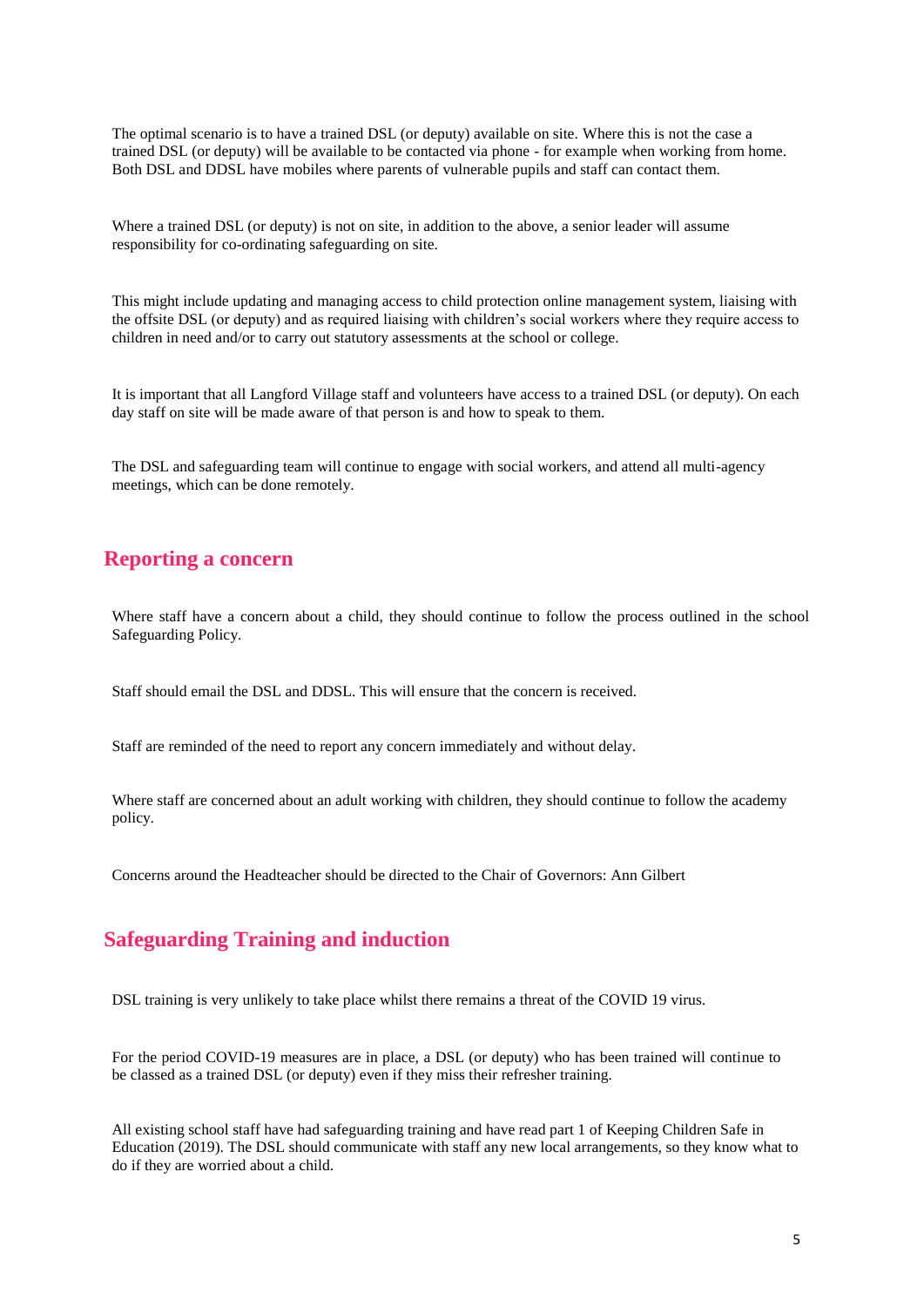Where new staff are recruited, or new volunteers enter Langford Village Academy, they will continue to be provided with a safeguarding induction. This may be conducted remotely.

If staff are deployed from another education or children's workforce setting to our school, we will take into account the DfE supplementary guidance on safeguarding children during the COVID-19 pandemic and will accept portability as long as the current employer confirms in writing that:-

- a. the individual has been subject to an enhanced DBS and children's barred list check
- b. there are no known concerns about the individual's suitability to work with children
- c. there is no ongoing disciplinary investigation relating to that individual

Upon arrival, they will be given a copy of the receiving setting's child protection policy, confirmation of local processes and confirmation of DSL arrangements.

# **Safer recruitment/volunteers and movement of staff**

It remains essential that people who are unsuitable are not allowed to enter the children's workforce or gain access to children. When recruiting new staff, Langford Village Academy will continue to follow the relevant safer recruitment processes for their setting, including, as appropriate, relevant sections in part 3 of Keeping Children Safe in Education (2020) (KCSIE).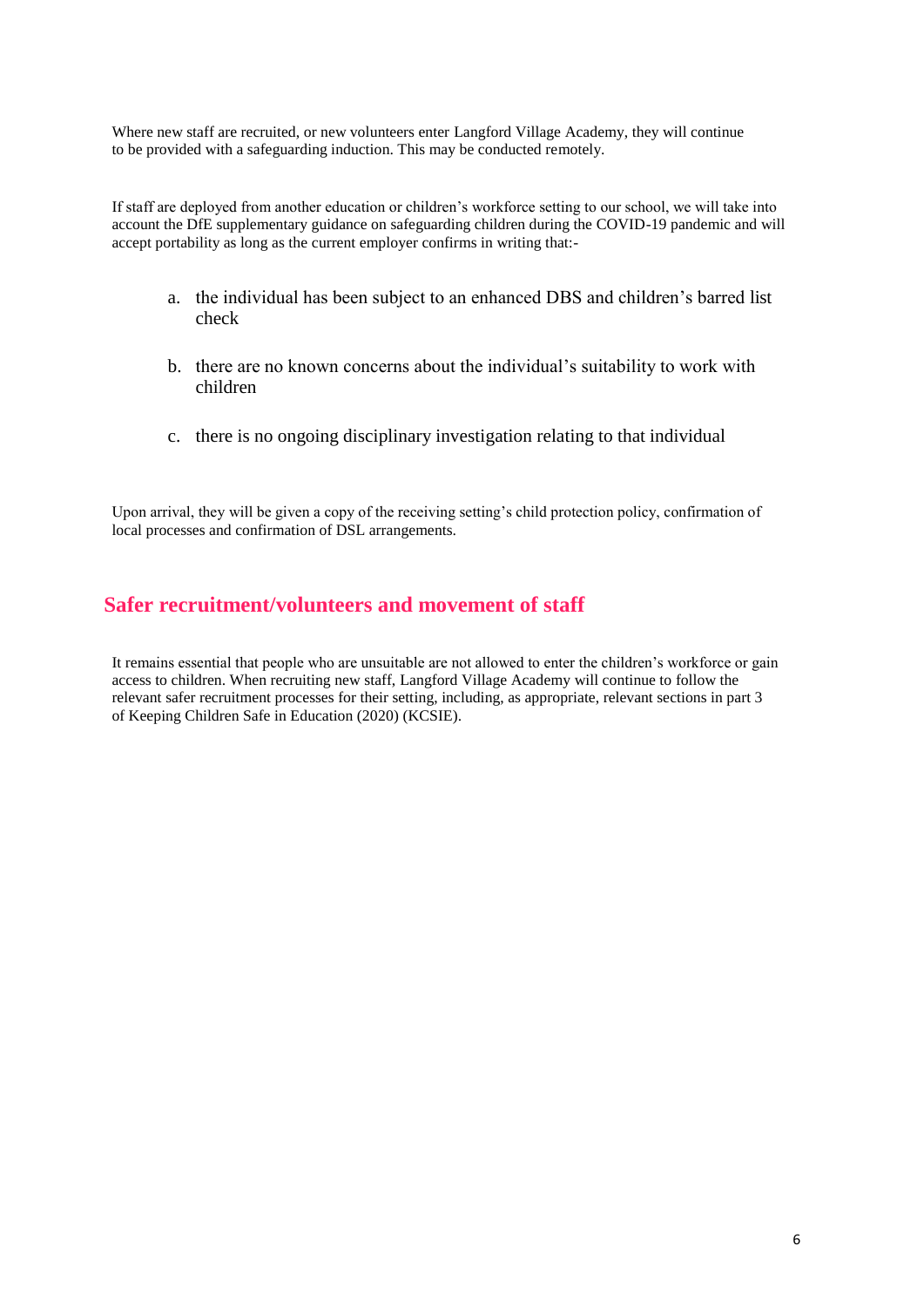In response to COVID-19, the Disclosure and Barring Service (DBS) has made changes to its guidance on standard and enhanced DBS ID checking to minimise the need for face-to-face contact.

Where Langford Village Academy are utilising volunteers, we will continue to follow the checking and risk assessment process as set out in paragraphs 167 to 172 of KCSIE. Under no circumstances will a volunteer who has not been checked be left unsupervised or allowed to work in regulated activity.

Langford Village Academy will continue to follow the legal duty to refer to the DBS anyone who has harmed or poses a risk of harm to a child or vulnerable adult. Full details can be found at paragraph 163 of KCSIE.

Langford Village Academy will continue to consider and make referrals to the Teaching Regulation Agency (TRA) as per paragraph 166 of KCSIE and the TRA's 'Teacher misconduct advice for making a referral.

During the COVID-19 period all referrals should be made by emailing [Misconduct.Teacher@education.gov.uk](mailto:Misconduct.Teacher@education.gov.uk)

Whilst acknowledging the challenge of the current National emergency, it is essential from a safeguarding perspective that any school is aware, on any given day, which staff/volunteers will be in the school or college, and that appropriate checks have been carried out, especially for anyone engaging in regulated activity. As such, Langford Village Academy will continue to keep the single central record (SCR) up to date as outlined in paragraphs 148 to 156 in KCSIE.

#### **Online safety in schools and colleges**

Langford Village Academy will continue to provide a safe environment, including online. This includes the use of an online filtering system.

Where pupils are using computers in school, appropriate supervision will be in place.

#### **Children and online safety away from school and college**

It is important that all staff who interact with children, including online, continue to look out for signs a child may be at risk. Any such concerns should be dealt with as per the Child Protection Policy and where appropriate referrals should still be made to children's social care and as required, the police.

Online teaching should follow the same principles.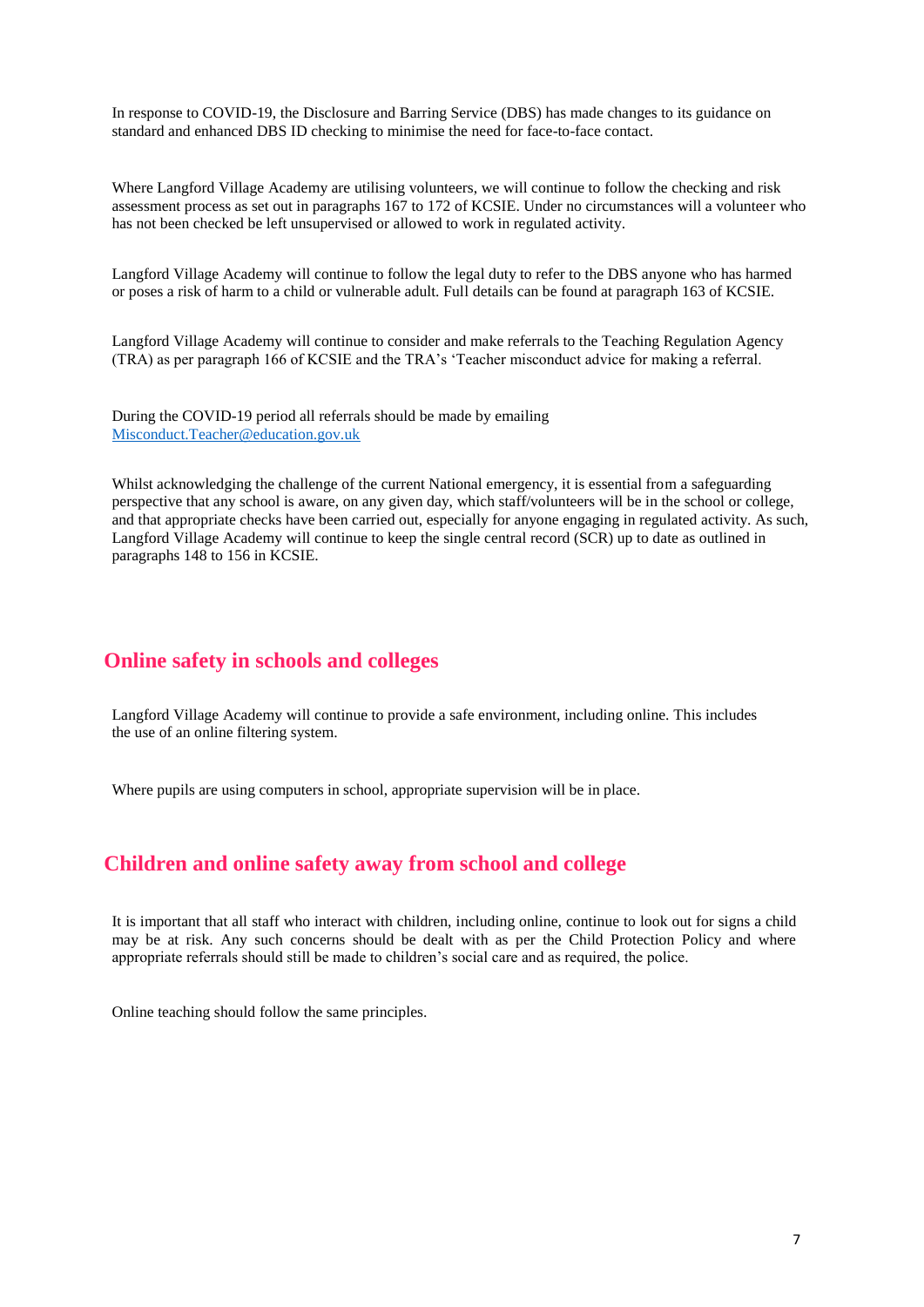Langford Village Academy will ensure any use of online learning tools and systems is in line with privacy and data protection/GDPR requirements.

Below are some things to consider when delivering virtual lessons:

- No 1:1s, groups only
- Language must be professional and appropriate.
- As stated in the teaching and learning support for distance learning booklet, staff will be presenting new learning through agreed software as a school. This will only record voice as teachers talk pupils through PowerPoint slides. At no point should the staff member, or part of your household be visible via video. Only pre-recorded videos should be used.
- Staff are to be mindful of noise and sounds in the background when recording voiceovers. Staff are to select a time when their household is quiet.
- Following the presentation of new material, it is likely that discussion within Google Classroom will begin. This should be done in written form online.

# **Supporting children not in school**

Langford Village Academy is committed to ensuring the safety and wellbeing of all its Children and Young people.

Where the DSL has identified a child to be on the edge of social care support, or who would normally receive pastoral-type support in school, they should ensure that a robust communication plan is in place for that child or young person.

Langford Village Academy and its DSL will work closely with all stakeholders to maximise the effectiveness of any communication plans.

This plan must be reviewed regularly (at least once a fortnight) and where concerns arise, the DSL will consider any referrals as appropriate.

The school will share safeguarding messages on its website, through Parentmail and through emails with staff.

Langford Village Academy recognises that school is a protective factor for children and young people, and the current circumstances, can affect the mental health of pupils and